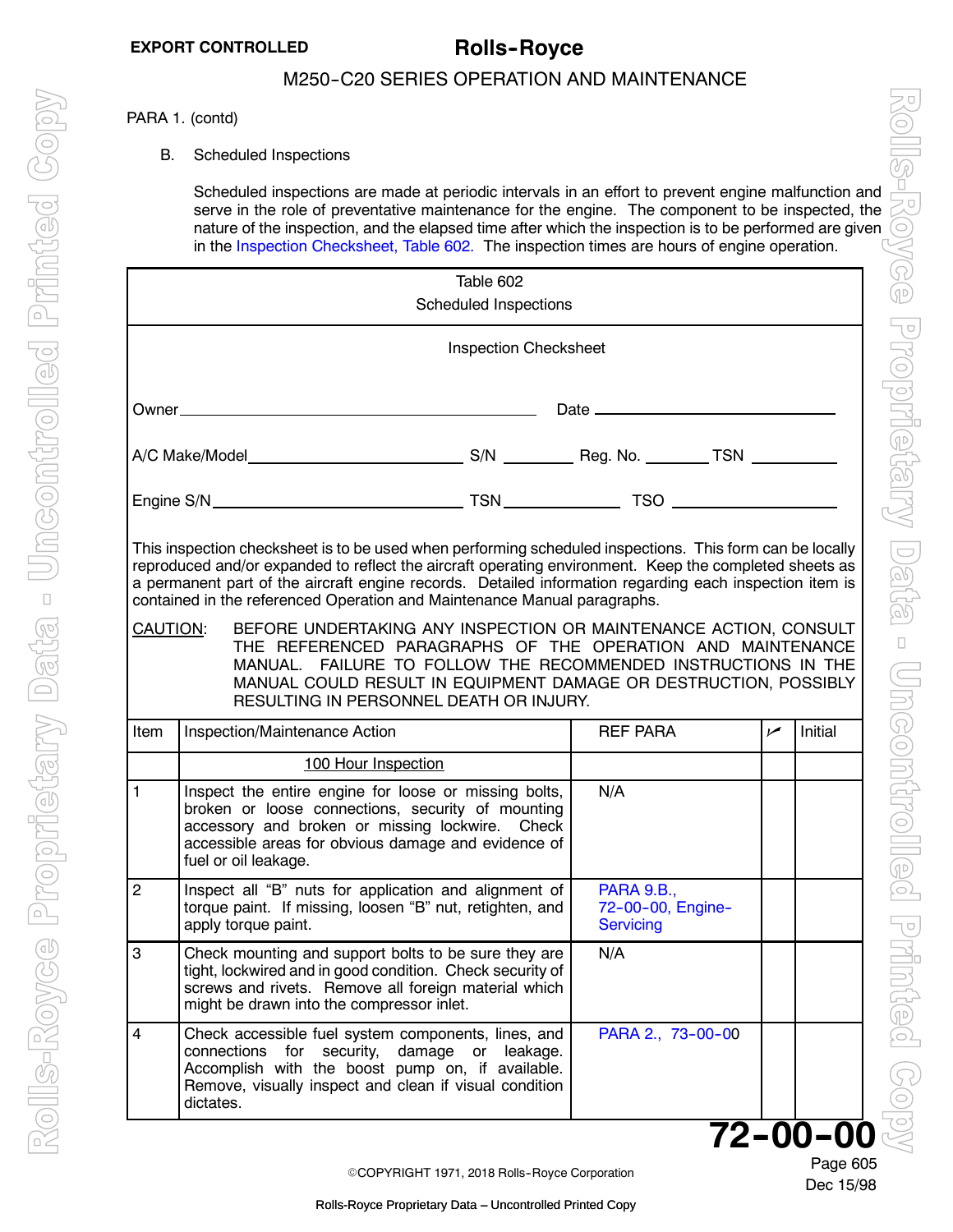<span id="page-1-0"></span>

| Table 602 (cont) |                                                                                                                                                                                                                                                                                                                                                                                                                                                      |                                                                                                            |     |         |  |
|------------------|------------------------------------------------------------------------------------------------------------------------------------------------------------------------------------------------------------------------------------------------------------------------------------------------------------------------------------------------------------------------------------------------------------------------------------------------------|------------------------------------------------------------------------------------------------------------|-----|---------|--|
|                  | <b>Scheduled Inspections</b>                                                                                                                                                                                                                                                                                                                                                                                                                         |                                                                                                            |     |         |  |
| Item             | Inspection/Maintenance Action                                                                                                                                                                                                                                                                                                                                                                                                                        | <b>REF PARA</b>                                                                                            | سما | Initial |  |
|                  | 100 Hour Inspection (cont)                                                                                                                                                                                                                                                                                                                                                                                                                           |                                                                                                            |     |         |  |
| $\overline{5}$   | Inspect P <sub>c</sub> filter for proper clamping.                                                                                                                                                                                                                                                                                                                                                                                                   | $73 - 20 - 06$                                                                                             |     |         |  |
| 6                | Until CEB-A-1233 is complied with, inspect $P_c$ filter<br>assembly as follows: Without disassembly or removal of<br>the $P_c$ filter assembly from the mounting bracket, inspect<br>using a 10x magnification glass and a bright light to<br>detect any signs of cracks, paying particular attention to<br>both of the end fittings at their junction with the end walls.<br>If cracks are detected, remove assembly and comply<br>with CEB-A-1233. | N/A                                                                                                        |     |         |  |
| 7                | Remove the Scroll-to-P <sub>c</sub> Filter Tube Assembly at both<br>ends and inspect for cracks using 10x power glass.<br>Pay particular attention to the flared ends of the tube<br>for cracks, and to the areas beneath the floating<br>ferrules for fretting damage. Tubes-found to contain<br>cracks and/or excessive fretting damage are to be<br>replaced by new parts of the same part number as<br>removed.                                  | N/A                                                                                                        |     |         |  |
|                  | Excessive fretting is present when the ferrule has chafed the tube sufficiently to wear a<br>NOTE:<br>step in the tube that can be felt with a thumbnail or other inspection aid.                                                                                                                                                                                                                                                                    |                                                                                                            |     |         |  |
| 8                | With the Scroll-to-P <sub>c</sub> Tube Assembly still removed and<br>using a 10x power glass, inspect the elbow in the com-<br>pressor scroll for distress/cracks/proper alignment. No<br>cracks are permissible.                                                                                                                                                                                                                                    | N/A                                                                                                        |     |         |  |
| 9                | Check fuel control and power turbine governor<br>linkage for freedom of operation, full travel and proper<br>rigging. Check security of linkage for loose or worn<br>linkage and linkage bolts.                                                                                                                                                                                                                                                      | <b>PARA 3.C.,</b><br>$73 - 20 - 02$ ,<br>$3.B., 73-20-03,$<br>3.C., 73-20-04<br>and<br>PARA 2.C., 73-20-01 |     |         |  |
| 10               | Inspect compressor inlet guide vanes and visible<br>blades and vanes for foreign object damage.                                                                                                                                                                                                                                                                                                                                                      | N/A                                                                                                        |     |         |  |
| 11               | Clean compressor with chemical wash solution as<br>required if operating in a smoggy area, conditions with<br>airborn pollutants or with water alcohol.                                                                                                                                                                                                                                                                                              | PARA 6., 72-30-00                                                                                          |     |         |  |
| 12               | Visually inspect the water-alcohol nozzles for build-up<br>of contaminants which could restrict flow or alter the<br>spray pattern. Ultrasonic clean nozzles if equipment is<br>available.                                                                                                                                                                                                                                                           | N/A                                                                                                        |     |         |  |
| 13               | Clean the 200<br>mesh<br>equipped<br>with<br>screen<br>(if<br>water-alcohol injection kit).                                                                                                                                                                                                                                                                                                                                                          | N/A                                                                                                        |     |         |  |

72-00-00

Jun 1/09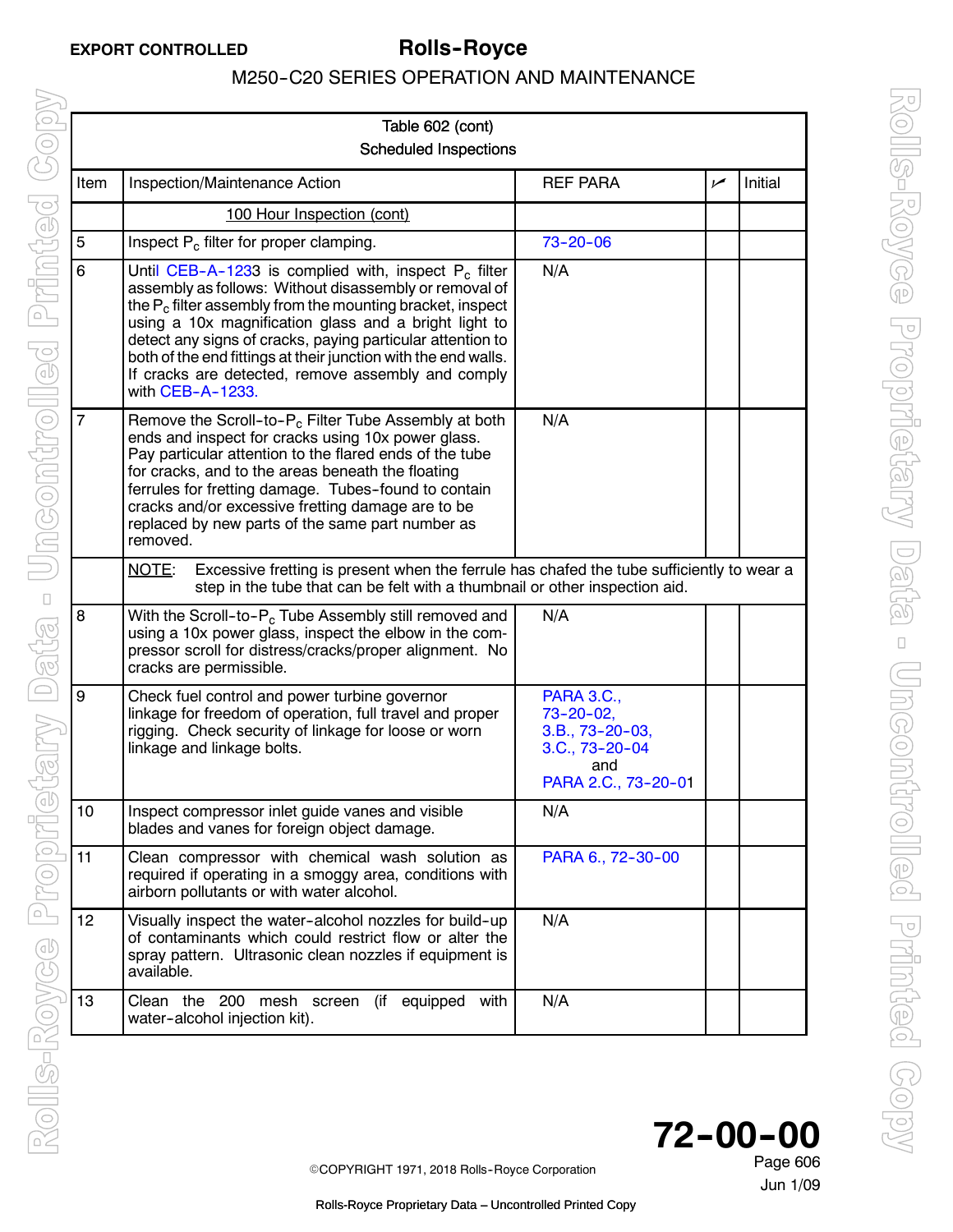<span id="page-2-0"></span>

| Table 602 (cont) |                                                                                                                                                                                                                                                                                                                                                                                                                                                                                                                                              |                                                             |                |         |  |
|------------------|----------------------------------------------------------------------------------------------------------------------------------------------------------------------------------------------------------------------------------------------------------------------------------------------------------------------------------------------------------------------------------------------------------------------------------------------------------------------------------------------------------------------------------------------|-------------------------------------------------------------|----------------|---------|--|
|                  | <b>Scheduled Inspections</b>                                                                                                                                                                                                                                                                                                                                                                                                                                                                                                                 |                                                             |                |         |  |
| Item             | Inspection/Maintenance Action                                                                                                                                                                                                                                                                                                                                                                                                                                                                                                                | <b>REF PARA</b>                                             | $\overline{v}$ | Initial |  |
|                  | 100 Hour Inspection (cont)                                                                                                                                                                                                                                                                                                                                                                                                                                                                                                                   |                                                             |                |         |  |
| 14               | Inspect the compressor scroll for cracks or breaks at<br>the anti-ice air valve and customer bleed port. If<br>cracks or breaks are detected, check engine for<br>possible vibration causes.                                                                                                                                                                                                                                                                                                                                                 | PARA 1.D.(2), this<br>section                               |                |         |  |
| 15               | Inspect for discharge air tube inserts that are cocked<br>or backing out of the scroll. If cocked or loose inserts<br>are detected, check engine for possible vibration<br>causes.                                                                                                                                                                                                                                                                                                                                                           | PARA 1 D. (2), this<br>Section.                             |                |         |  |
| 16               | Visually inspect compressor discharge tubes for<br>cracks, damage, deterioration or corrosion using a<br>bright light and mirror as necessary. The compressor<br>discharge tubes do not have to be removed.<br>Perform a Leak Tec check for an installed compressor<br>discharge tubes and FPI removed tubes.                                                                                                                                                                                                                                | PARA 4.A., 72-40-00                                         |                |         |  |
| 17               | Check anti-ice valve for security, worn parts and<br>proper operation. Valve need not be removed or<br>disassembled unless a problem is detected.                                                                                                                                                                                                                                                                                                                                                                                            | PARA 4., 75-10-01                                           |                |         |  |
| 18               | Inspect compressor mount inserts, bolts and nuts for<br>looseness, fretting or oil leakage. Replace or retighten<br>as required. Check engine for possible vibration<br>causes.                                                                                                                                                                                                                                                                                                                                                              | PARA 4.D., 72-60-00<br>and<br>PARA 1.D.(2),<br>this section |                |         |  |
| 19               | Inspect the turbine support assemblies and engine<br>exhaust ducts for condition of welded joints, for cracks<br>and buckling. Check exhaust duct clamps for proper<br>installation, condition and torque.                                                                                                                                                                                                                                                                                                                                   | PARA 8.A., 72-50-00                                         |                |         |  |
| 20               | Wet spline starter-generator gearshafts, new<br>production or those replaced in accordance with the<br>Rolls-Royce Commercial Engine Bulletin M250-C20<br>CEB-1082, do not need periodic inspection and<br>lubrication. Clean and inspect any other starter-<br>generator gearshaft. Clean the female splines of the<br>starter-generator gearshafts and the male splines of<br>the starter-generator with mineral spirits and a soft<br>brush. Inspect splines. Refer to Starter-generator<br>Gearshaft Female Spline Inspection paragraph. | PARA 4.B., 72-60-00                                         |                |         |  |
|                  | Inspect the starter-generator brushes for wear in ac-<br>cordance with the Aircraft Manual at the same time the<br>spline inspection is made.                                                                                                                                                                                                                                                                                                                                                                                                | N/A                                                         |                |         |  |
|                  | Lubricate acceptable splines with grease, Aeroshell<br>No. 22, or equivalent. Before reinstallation of the start-<br>er-generator, make sure torsional damper members of<br>the starter-generator driveshaft are in hard contact<br>with each other.                                                                                                                                                                                                                                                                                         | N/A                                                         |                |         |  |

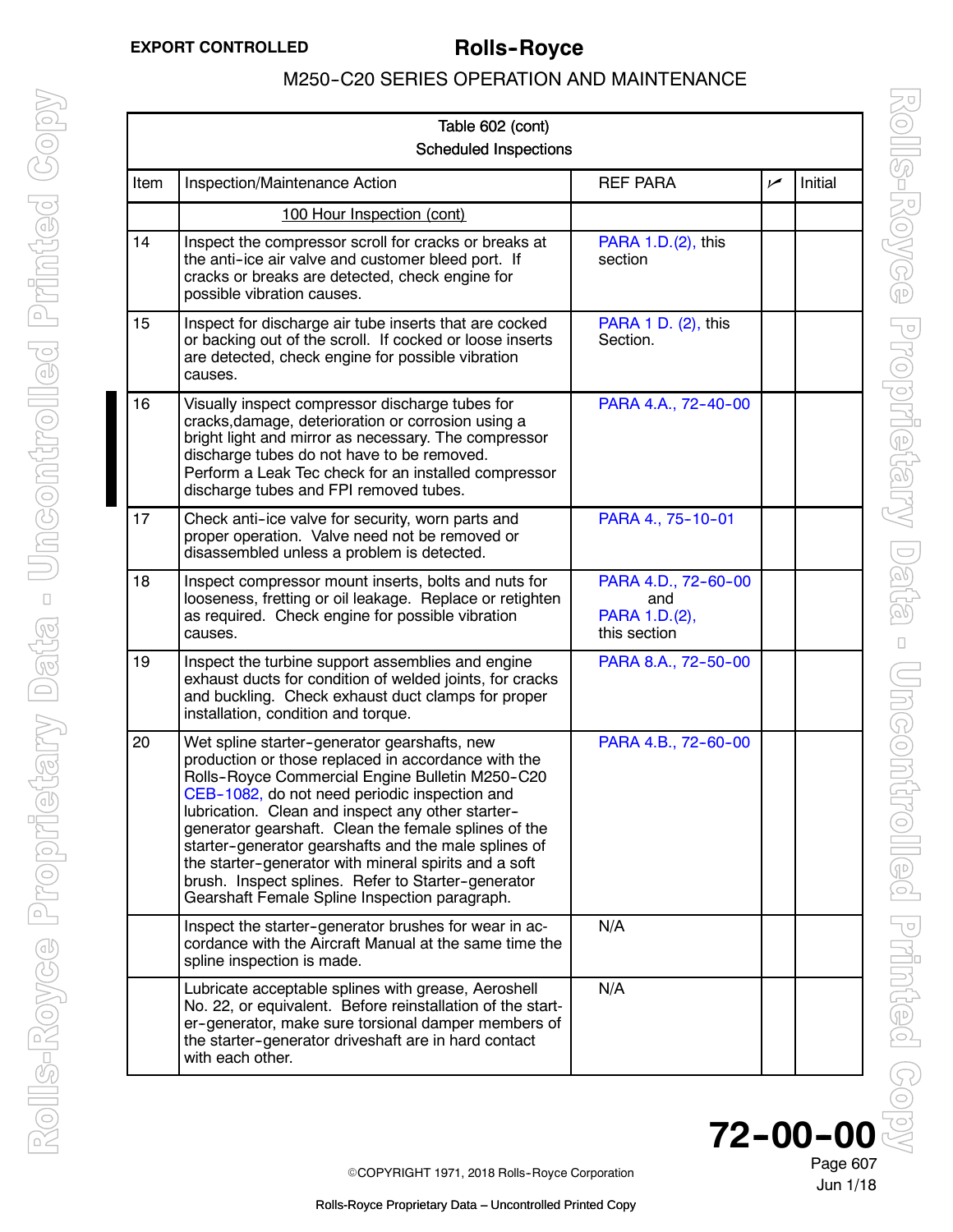<span id="page-3-0"></span>

| Table 602 (cont) |                                                                                                                                                                                                                                                                                                                                                                                                                                                                                                                                                                                                                                                                                                                                                                                                                                                                                                                                                                                                                                                                                                                                                                                              |                                                     |     |         |  |
|------------------|----------------------------------------------------------------------------------------------------------------------------------------------------------------------------------------------------------------------------------------------------------------------------------------------------------------------------------------------------------------------------------------------------------------------------------------------------------------------------------------------------------------------------------------------------------------------------------------------------------------------------------------------------------------------------------------------------------------------------------------------------------------------------------------------------------------------------------------------------------------------------------------------------------------------------------------------------------------------------------------------------------------------------------------------------------------------------------------------------------------------------------------------------------------------------------------------|-----------------------------------------------------|-----|---------|--|
|                  | <b>Scheduled Inspections</b>                                                                                                                                                                                                                                                                                                                                                                                                                                                                                                                                                                                                                                                                                                                                                                                                                                                                                                                                                                                                                                                                                                                                                                 |                                                     |     |         |  |
| Item             | Inspection/Maintenance Action                                                                                                                                                                                                                                                                                                                                                                                                                                                                                                                                                                                                                                                                                                                                                                                                                                                                                                                                                                                                                                                                                                                                                                | <b>REF PARA</b>                                     | سما | Initial |  |
|                  | 100 Hour Inspection (cont)                                                                                                                                                                                                                                                                                                                                                                                                                                                                                                                                                                                                                                                                                                                                                                                                                                                                                                                                                                                                                                                                                                                                                                   |                                                     |     |         |  |
| $21*$            | Drain the oil system and refill (See Figure 601).<br>Oil changed at:<br>100 hours:<br>200 hours:<br>300 hours:<br>600 hours:<br>The maximum oil change interval with a dry spline<br>starter generator is 100 hours or 6 months, whichever<br>occurs first. This limit can be extended if a wet spline<br>starter generator is installed in accordance with the<br>Rolls-Royce Commercial Engine Bulletin M250-C20<br>CEB-1082, and the following conditions are met.<br>If an external scavenge oil filter system is<br>А.<br>installed the oil change interval can be increased to<br>200 hours or 6 months, whichever occurs first.<br>With an approved HTS (Third Generation Oil),<br>В.<br>but no external scavenge oil filter system; the oil<br>change interval can be increased to 300 hours or 12<br>months, whichever occurs first.<br>C.<br>With an approved HTS (Third Generation Oil),<br>and an external scavenge oil filter system is installed,<br>the oil change interval can be increased to 600 hours<br>or 12 months, whichever occurs first.<br>CAUTION: SOME OPERATORS EXPERIENCE AND/<br>OR HARSH ENVIRONMENTS CAN DICTATE OIL<br>CHANGES AT MORE FREQUENT INTERVALS. | <b>PARA 11.C.,</b><br>72-00-00, Engine<br>Servicing |     |         |  |
|                  | NOTE: External scavenge oil filter systems must have<br>a valid STC (Supplemental Type Certificate).                                                                                                                                                                                                                                                                                                                                                                                                                                                                                                                                                                                                                                                                                                                                                                                                                                                                                                                                                                                                                                                                                         |                                                     |     |         |  |
| 21A              | Remove, inspect, and clean the oil filter. Note any<br>accumulation of metal chips, debris, or carbon<br>particles. Conduct further inspection of the lube<br>system and/or engine gear train/bearings if metal chips<br>or debris are found. See Items 21, 21D, 38, 39, and<br>40 below if carbon particles are found.                                                                                                                                                                                                                                                                                                                                                                                                                                                                                                                                                                                                                                                                                                                                                                                                                                                                      | PARA 1.C., 72-60-00                                 |     |         |  |
|                  | NOTE:<br>Follow the Supplemental Type Certificate (STC) manufacturer's recommendations<br>regarding the replacement/cleaning of the external oil filter elements. Inspect the<br>removed elements for any accumulations of metal chips, debris, or carbon particles. It<br>can prove helpful to cut apart disposable (paper) filter elements to facilitate this<br>inspection. If chips, debris, or carbon particles are found, proceed with an additional<br>inspection/maintenance as outlined in item 21A. above.                                                                                                                                                                                                                                                                                                                                                                                                                                                                                                                                                                                                                                                                         |                                                     |     |         |  |

72-00-00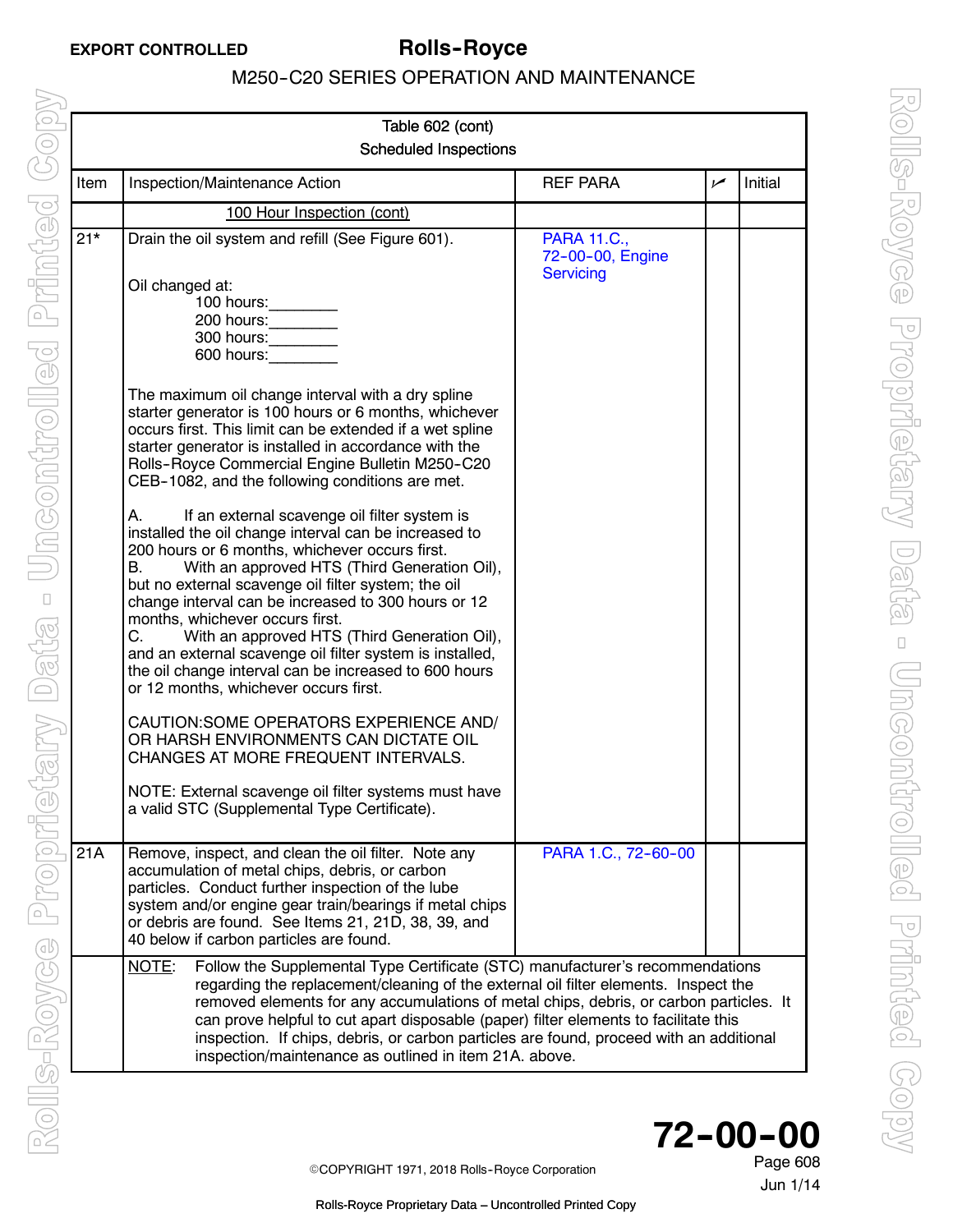<span id="page-4-0"></span>

|        | Table 602 (cont)                                                                                                                                                                                                                                                                                                                                                                                                                                                                                                                          |                                                      |     |         |
|--------|-------------------------------------------------------------------------------------------------------------------------------------------------------------------------------------------------------------------------------------------------------------------------------------------------------------------------------------------------------------------------------------------------------------------------------------------------------------------------------------------------------------------------------------------|------------------------------------------------------|-----|---------|
|        | <b>Scheduled Inspections</b>                                                                                                                                                                                                                                                                                                                                                                                                                                                                                                              |                                                      |     |         |
| Item   | Inspection/Maintenance Action                                                                                                                                                                                                                                                                                                                                                                                                                                                                                                             | <b>REF PARA</b>                                      | سما | Initial |
|        | 100 Hour Inspection (cont)                                                                                                                                                                                                                                                                                                                                                                                                                                                                                                                |                                                      |     |         |
| $21B*$ | Inspect and clean the turbine pressure oil check valve.                                                                                                                                                                                                                                                                                                                                                                                                                                                                                   | PARA 7.L., 72-50-00                                  |     |         |
|        | NOTE:<br>Check Valve P/N 23074872 and subsequent part numbers are not applicable to this<br>inspection (these valves are considered "ON CONDITION").                                                                                                                                                                                                                                                                                                                                                                                      |                                                      |     |         |
| $21C*$ | Turbine pressure oil tube screen assembly. Detach the<br>clamp; then disconnect the power turbine pressure oil<br>tube at the connector (tee). Loosen the tube coupling<br>nut at the fireshield elbow only to allow sufficient<br>movement of the tube to enable removal of the screen.<br>At assembly, tighten the connector coupling nut to<br>200-250 lb in. (23-28 N·m). Tighten the fireshield<br>elbow coupling nut to 80-120 lb in. (9-14 N·m).<br>Tighten the clamp nut to $35-40$ lb in. $(3.9-4.5 \text{ N} \cdot \text{m})$ . | N/A                                                  |     |         |
| $21D*$ | Measure the oil flow from the scavenge passage or<br>external sump of the power turbine support. It is rec-<br>ommended the external sump is not removed for this<br>check.                                                                                                                                                                                                                                                                                                                                                               | PARA 7.E., 72-50-00                                  |     |         |
|        | This step must be performed before draining the oil or after the oil system has been<br>NOTE:<br>refilled.                                                                                                                                                                                                                                                                                                                                                                                                                                |                                                      |     |         |
|        | Items designated with an asterisk (*) are to be accomplished on the same intervals as<br><u>NOTE:</u><br>item 21* (Oil Change).                                                                                                                                                                                                                                                                                                                                                                                                           |                                                      |     |         |
| 21E    | Inspect magnetic chip detector plugs.                                                                                                                                                                                                                                                                                                                                                                                                                                                                                                     | <b>PARA 11.G.,</b><br>72-00-00, Engine-<br>Servicing |     |         |
| 21F    | Inspect quick disconnect magnetic chip detector plugs<br>and flanged inserts for wear, if installed.                                                                                                                                                                                                                                                                                                                                                                                                                                      | <b>PARA 11.G.,</b><br>72-00-00, Engine-<br>Servicing |     |         |
|        |                                                                                                                                                                                                                                                                                                                                                                                                                                                                                                                                           |                                                      |     |         |
| 21G    | Remove, inspect and clean the fuel nozzle. If no air-<br>frame mounted fuel filter is installed, inspect the fuel<br>nozzle filter.                                                                                                                                                                                                                                                                                                                                                                                                       | $73 - 10 - 03$                                       |     |         |
|        | NOTE:<br>Operators can find it necessary to inspect and clean the fuel nozzle more often<br>depending on past experience or operating conditions.                                                                                                                                                                                                                                                                                                                                                                                         |                                                      |     |         |
| 22     | If installed, inspect the start counter for proper<br>operation, increase in count, and for loose, chafed,<br>frayed, or broken wires, and loose connectors.                                                                                                                                                                                                                                                                                                                                                                              | PARA 1., 74-20-03                                    |     |         |
| 23     | Check the condition of the bleed valve gasket, without<br>removing bleed valve. Replace gasket if air leaks<br>(blowouts) can be detected.                                                                                                                                                                                                                                                                                                                                                                                                | N/A                                                  |     |         |
| 24     | Visually inspect the outer combustion case (sheet<br>metal and weld seams) for cracks. Pay particular<br>attention to the weld seams in the area of the igniter<br>plugs, dummy plug, drain valves, fuel nozzle bosses,<br>armpit braze patch and adjacent areas. Use a bright<br>light and mirror as necessary. The OCC does not<br>have to be removed. Perform a Leak Tec check for<br>installed OCC's and an FPI for removed OCC's.                                                                                                    | PARA 2.B.(1), (2), (3)<br>and (4), 72-40-00          |     |         |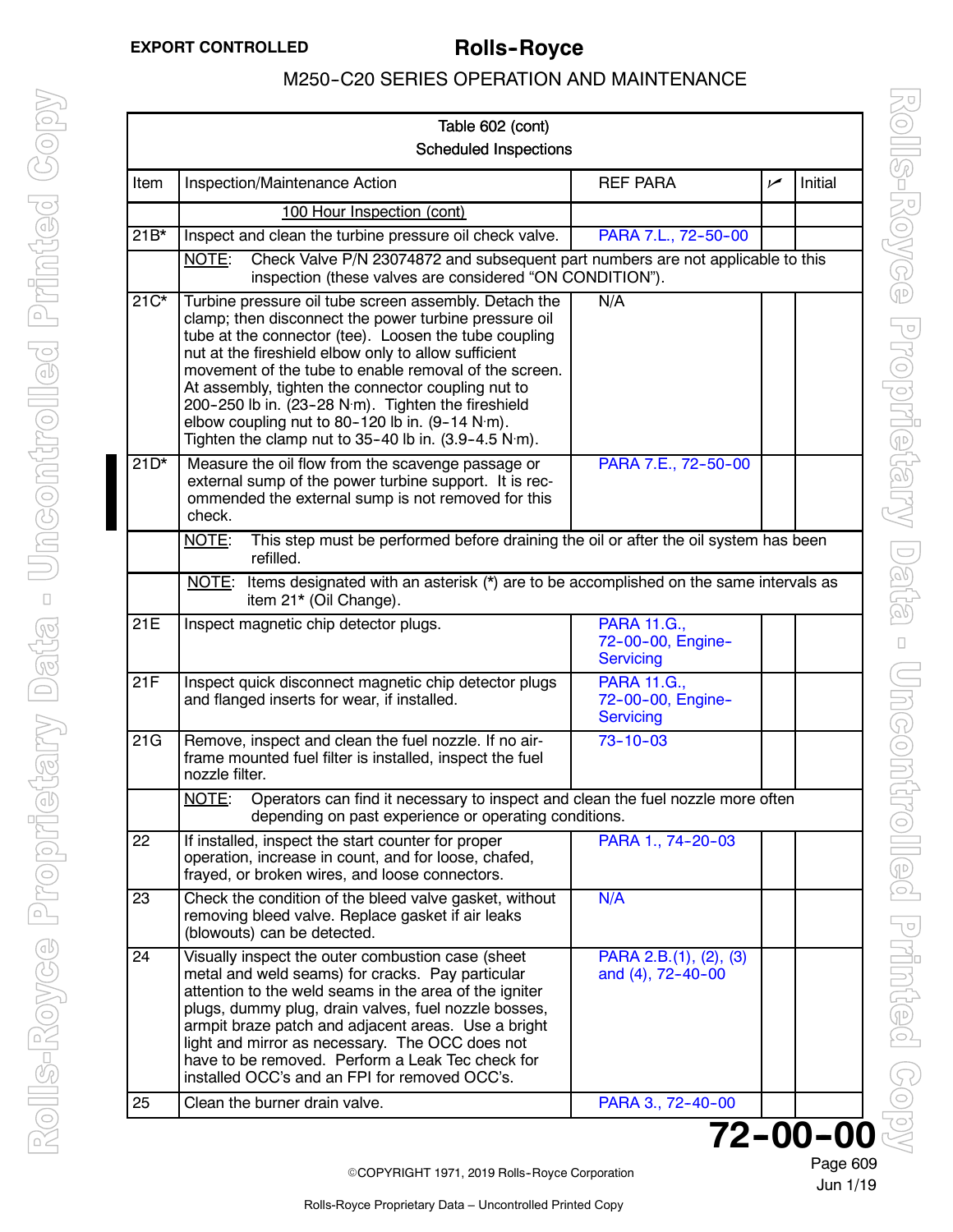| Table 602 (cont)<br><b>Scheduled Inspections</b> |                                                                                                                                                                                                                                                                                                              |                                                                   |     |         |
|--------------------------------------------------|--------------------------------------------------------------------------------------------------------------------------------------------------------------------------------------------------------------------------------------------------------------------------------------------------------------|-------------------------------------------------------------------|-----|---------|
| Item                                             | Inspection/Maintenance Action                                                                                                                                                                                                                                                                                | <b>REF PARA</b>                                                   | مما | Initial |
| 26                                               | Inspect the ignition lead for burning, chafing, or<br>cracking of conduit and loose connectors and broken<br>lockwire.                                                                                                                                                                                       | PARA 2., 74-20-02                                                 |     |         |
| 27                                               | On engines with CECO fuel system, clean or replace<br>the high pressure fuel filter.                                                                                                                                                                                                                         | PARA 2., 73-10-05                                                 |     |         |
| 28                                               | On engines with CECO fuel systems, visually inspect<br>the bleed hole at the low point in the<br>scroll-to-governor $P_c$ tube for any obstruction. If the<br>hole is not completely open, remove any<br>contamination which could obstruct drainage of<br>moisture from the tube using a piece of lockwire. | N/A                                                               |     |         |
| 29                                               | Review engine records for compliance with all<br>mandatory bulletins, inspections and airworthiness<br>directives.                                                                                                                                                                                           | N/A                                                               |     |         |
| 30                                               | Review engine records for time limited parts<br>components, accessory or modules.                                                                                                                                                                                                                            | N/A                                                               |     |         |
| 31                                               | Enter component changes, inspection compliance,<br>etc., in log book as required.                                                                                                                                                                                                                            | N/A                                                               |     |         |
| 31A                                              | If optional CEB 1165, (removal of spare gearbox<br>accessory drive gear), has been accomplished without<br>removal of bearing cage, then inspect bearing cage<br>retention for looseness.                                                                                                                    | CEB 1165 Revision 5<br>(or later revision)<br>Paragraph 2. B. (2) |     |         |
|                                                  | 200 Hour Inspection                                                                                                                                                                                                                                                                                          |                                                                   |     |         |
|                                                  | In addition to the 100 hour inspection items, perform the following:                                                                                                                                                                                                                                         |                                                                   |     |         |
|                                                  | <b>WARNING:</b><br>MANDATORY COMPLIANCE DATE FOR ROLLS-ROYCE COMMERCIAL<br>ENGINE BULLETIN M250-C20 CEB-1051 WAS AUGUST 30, 1980.                                                                                                                                                                            |                                                                   |     |         |
| 32                                               | Perform fuel pump backlash inspection on Sundstrand<br>dual element pump P/N 6854292, 6857548, 6877719,<br>6856250, 6876803.                                                                                                                                                                                 | M250-CSL-1007                                                     |     |         |

72-00-00

Jun 1/14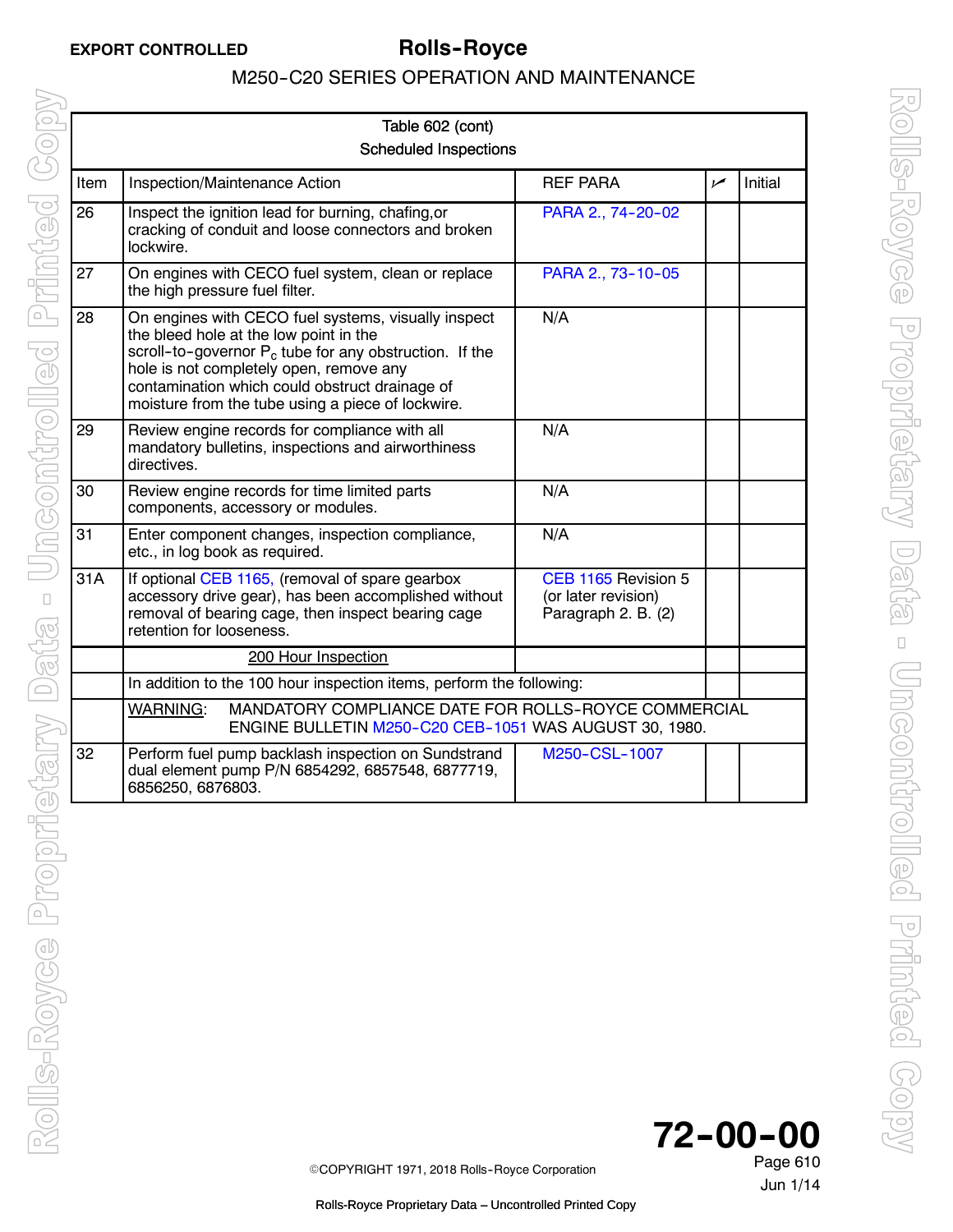<span id="page-6-0"></span>

| Table 602 (cont) |                                                                                                                                                                                                                                                                                                                                                                                                                                                                                                                                                                                                                                                      |                                                                                                                                                                                                                          |                                                         |     |         |
|------------------|------------------------------------------------------------------------------------------------------------------------------------------------------------------------------------------------------------------------------------------------------------------------------------------------------------------------------------------------------------------------------------------------------------------------------------------------------------------------------------------------------------------------------------------------------------------------------------------------------------------------------------------------------|--------------------------------------------------------------------------------------------------------------------------------------------------------------------------------------------------------------------------|---------------------------------------------------------|-----|---------|
|                  | <b>Scheduled Inspections</b>                                                                                                                                                                                                                                                                                                                                                                                                                                                                                                                                                                                                                         |                                                                                                                                                                                                                          |                                                         |     |         |
| Item             |                                                                                                                                                                                                                                                                                                                                                                                                                                                                                                                                                                                                                                                      | Inspection/Maintenance Action                                                                                                                                                                                            | <b>REF PARA</b>                                         | سما | Initial |
|                  |                                                                                                                                                                                                                                                                                                                                                                                                                                                                                                                                                                                                                                                      | 300 Hour Inspection                                                                                                                                                                                                      |                                                         |     |         |
|                  |                                                                                                                                                                                                                                                                                                                                                                                                                                                                                                                                                                                                                                                      | In addition to the 100 hour and applicable 200 hour inspection items, do the following:                                                                                                                                  |                                                         |     |         |
|                  | INSPECTION FREQUENCY MUST BE BASED ON THE NATURE OF THE<br>CAUTION:<br>EROSIVE AND/OR CORROSIVE ENVIRONMENT. THE OPERATING<br>ENVIRONMENT CAN DICTATE A MORE FREQUENT INSPECTION<br>INTERVAL. WHEN OPERATING IN A CORROSIVE AND/OR EROSIVE<br>ENVIRONMENT FOR NON-COATED COMPRESSOR WHEELS, THE<br>INSPECTION MUST NOT EXCEED 300 HOURS OR 6 MONTHS. FOR<br>COATED COMPRESSOR WHEELS, INSPECTION MUST NOT EXCEED 300<br>HOURS OR 12 MONTHS. FOR COMPRESSOR BLISKS, INSPECTION MUST<br>NOT EXCEED 300 HOURS OR 12 MONTHS. IF ANY WHEEL EXHIBITS<br>CORROSION AND/OR EROSION, THE INSPECTION REQUIREMENT MUST<br>REVERT BACK TO 300 HOURS OR 6 MONTHS. |                                                                                                                                                                                                                          |                                                         |     |         |
| 33               | corrosion pit inspection.                                                                                                                                                                                                                                                                                                                                                                                                                                                                                                                                                                                                                            | Inspect the compressor case, blades, and vanes when<br>operating in an erosive and/or corrosive environment.<br>10X power magnification is recommended for                                                               | PARA 1.D.(9),<br>this section and<br>PARA 5.C, 72-30-00 |     |         |
|                  | AIRCRAFT INSTALLED-ENGINE FUEL-PUMP FILTER DIFFERENTIAL<br>CAUTION:<br>PRESSURE WARNING SYSTEMS AND/OR OPERATING EXPERIENCE CAN<br>DICTATE REPLACEMENT AT A LESSER TIME INTERVAL. IN NO INSTANCE<br>CAN THE 300 HR REPLACEMENT INTERVAL BE EXCEEDED.                                                                                                                                                                                                                                                                                                                                                                                                 |                                                                                                                                                                                                                          |                                                         |     |         |
| 34               | if necessary.                                                                                                                                                                                                                                                                                                                                                                                                                                                                                                                                                                                                                                        | Replace the fuel filter element. This filter is a<br>throw-away item. It is not cleanable. Before<br>discarding filter, inspect for signs of contaminants. If<br>any are found, inspect the entire fuel system and clean | <b>PARA 2.C.,</b><br>$73 - 10 - 01$                     |     |         |
|                  | CAUTION:<br>WHEN THERE IS EVIDENCE THAT THE FUEL PUMP FILTER HAS BEEN<br>BYPASSED, THE GAS PRODUCER FUEL CONTROL INLET FILTER, THE<br>FUEL NOZZLE FILTER, THE GOVERNOR FILTER AND THE HIGH PRESSURE<br>FUEL FILTER, IF APPLICABLE, MUST BE CLEANED. (REFER TO SPECIAL<br>INSPECTIONS, 72-00-00, TABLE 604) IF ANY CONTAMINATION IS FOUND<br>IN THE FUEL NOZZLE FILTER, THIS WILL REQUIRE THAT THE FUEL<br>CONTROL BE SENT TO AN AUTHORIZED REPAIR FACILITY FOR INTERNAL<br>CLEANING. REFERENCE MUST ALSO BE MADE TO THE AIRFRAME<br>MAINTENANCE MANUAL FOR FUEL SYSTEM MAINTENANCE FOLLOWING<br>FUEL CONTAMINATION.                                  |                                                                                                                                                                                                                          |                                                         |     |         |
|                  | <b>CAUTION:</b>                                                                                                                                                                                                                                                                                                                                                                                                                                                                                                                                                                                                                                      | PURGE AIR FROM THE FUEL SYSTEM.                                                                                                                                                                                          |                                                         |     |         |
| 35               | fuel filter is replaced.                                                                                                                                                                                                                                                                                                                                                                                                                                                                                                                                                                                                                             | Do a fuel pump bypass valve operation check when a<br>NOTE: Applicable to Sundstrand/Pesco and Argo-<br>Tech/TRW manufactured pumps only.                                                                                | PARA 3.A., 73-10-01                                     |     |         |
| 36               |                                                                                                                                                                                                                                                                                                                                                                                                                                                                                                                                                                                                                                                      | Remove, clean and inspect engine P <sub>c</sub> filter every 300<br>hours or earlier as engine performance dictates.                                                                                                     | PARA 3., 73-20-06                                       |     |         |
| 37               | reducer.                                                                                                                                                                                                                                                                                                                                                                                                                                                                                                                                                                                                                                             | Inspect and clean the No. 1 bearing oil pressure                                                                                                                                                                         | PARA 3., 72-30-00                                       |     |         |

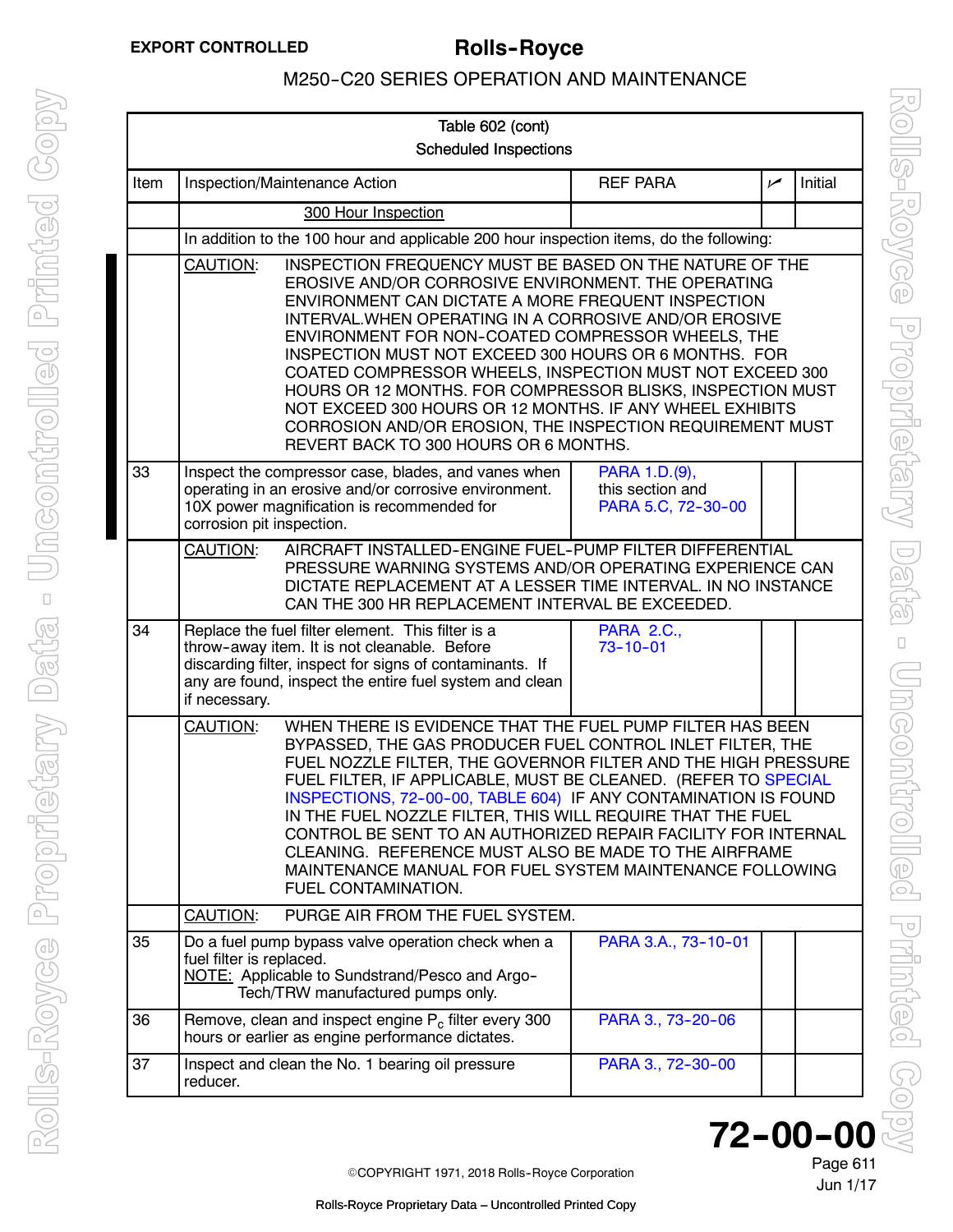|      | Table 602 (cont)                                                                                                                                                                                                                                                                                                                               |                                                       |     |         |
|------|------------------------------------------------------------------------------------------------------------------------------------------------------------------------------------------------------------------------------------------------------------------------------------------------------------------------------------------------|-------------------------------------------------------|-----|---------|
|      | <b>Scheduled Inspections</b>                                                                                                                                                                                                                                                                                                                   |                                                       |     |         |
| Item | Inspection/Maintenance Action                                                                                                                                                                                                                                                                                                                  | <b>REF PARA</b>                                       | سما | Initial |
|      | 300 Hour Inspection (cont)                                                                                                                                                                                                                                                                                                                     |                                                       |     |         |
| 38   | Visually inspect external sump. Clean internal<br>carbonous deposits and build up from sump or replace<br>if necessary.                                                                                                                                                                                                                        | PARA 7.F., 72-50-00                                   |     |         |
| 39   | Inspect scavenge oil strut in the power turbine support.<br>Clean carbonous deposits from strut.                                                                                                                                                                                                                                               | PARA 7.F., 72-50-00                                   |     |         |
| 40   | Inspect No. 6 and 7 bearing pressure oil nozzle. Clean<br>internal carbonous deposits from nozzle.                                                                                                                                                                                                                                             | PARA 7.H., 72-50-00                                   |     |         |
| 41   | Inspect the thermocouple assembly.                                                                                                                                                                                                                                                                                                             | PARA 2.B., 77-20-01                                   |     |         |
| 41A  | Remove and disassemble fuel nozzle. Clean and<br>inspect fuel nozzle filter assembly. Assemble and<br>install fuel nozzle.                                                                                                                                                                                                                     | $73 - 10 - 03$                                        |     |         |
|      | 500 Hour/1 Year Inspection                                                                                                                                                                                                                                                                                                                     |                                                       |     |         |
| 42   | Inspect all uncoated and coated P/N 6846278 and<br>6871338 power turbine outer couplings nuts for<br>corrosion.                                                                                                                                                                                                                                | M250-C20 CSL-1060                                     |     |         |
|      | Compliance with Rolls-Royce Commercial Engine Bulletin M250-C20 CEB-1120<br>NOTE:<br>and/or M250-C20 CEB-1158 removes this inspection requirement.                                                                                                                                                                                             |                                                       |     |         |
|      | 600 Hour Inspection                                                                                                                                                                                                                                                                                                                            |                                                       |     |         |
| 43   | Check the fuel pump driveshaft on the Sundstrand<br>single-element pumps for spline wear.                                                                                                                                                                                                                                                      | Para 3.C., 73-10-01                                   |     |         |
|      | This inspection is not required for Agro-Tech (TRW) fuel pumps or Sundstrand fuel<br>NOTE:<br>pumps P/N 23003114 and subsequent.                                                                                                                                                                                                               |                                                       |     |         |
| 44   | Do the scavenge oil filter impending bypass functional<br>test per Facet Service Bulletin No. 090589 (Ref.<br>Rolls-Royce M250 CSL 1164) for aircraft equipped<br>with this type of external scavenge filter system.<br>Follow the Facet instructions and time intervals, or<br>follow this recommended inspection interval each 600<br>hours. | N/A                                                   |     |         |
| 45   | Replace the fuel control filter assembly. Bendix fuel<br>controls P/N 2524552-4 or 2524552-6 (less-5) and<br>prior unless M250-C20 CEB-1089 has been<br>accomplished.                                                                                                                                                                          | <b>PARA 4.A.,</b><br>$73 - 20 - 02$<br>4.A., 73-20-03 |     |         |
|      | 1000 Hour Inspection                                                                                                                                                                                                                                                                                                                           |                                                       |     |         |
| 46   | Inspect Py port on Bendix power turbine governor per<br>M250 CEB-A-1281. The governor must be removed<br>from the engine to perform this inspection.                                                                                                                                                                                           | N/A                                                   |     |         |
|      | If CEB-A-1289 or CEB 1330 have been accomplished, this inspection is not required.<br>NOTE:                                                                                                                                                                                                                                                    |                                                       |     |         |



Jun 1/19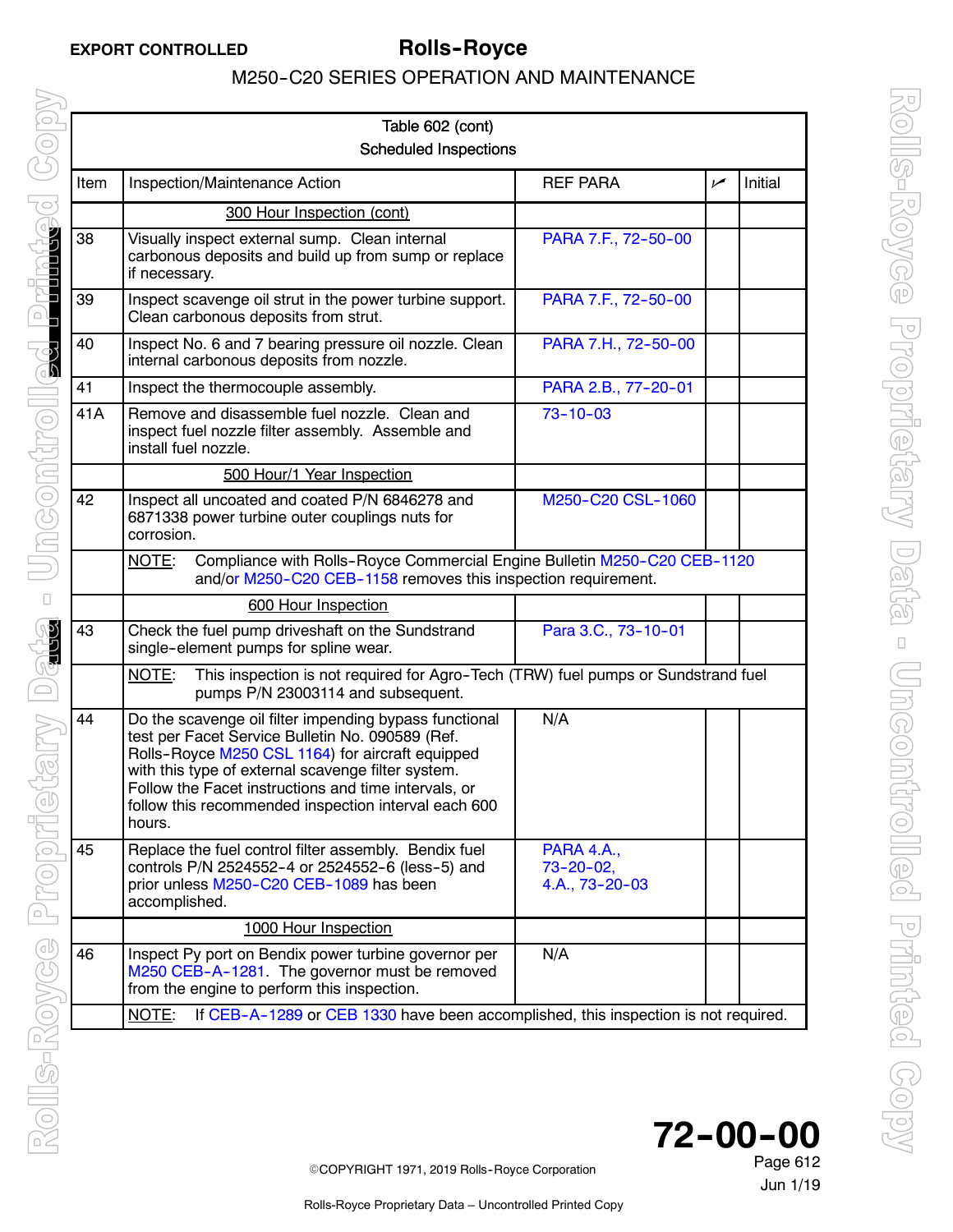<span id="page-8-0"></span>

| Table 602 (cont)<br><b>Scheduled Inspections</b> |                                                                                                                                                                                                                                                                                                                                                                                                                                      |                                                         |                |         |  |
|--------------------------------------------------|--------------------------------------------------------------------------------------------------------------------------------------------------------------------------------------------------------------------------------------------------------------------------------------------------------------------------------------------------------------------------------------------------------------------------------------|---------------------------------------------------------|----------------|---------|--|
| Item                                             | Inspection/Maintenance Action                                                                                                                                                                                                                                                                                                                                                                                                        | <b>REF PARA</b>                                         | $\overline{v}$ | Initial |  |
|                                                  | 1500 Hour Inspection                                                                                                                                                                                                                                                                                                                                                                                                                 |                                                         |                |         |  |
| 47                                               | Replace the fuel control filter assembly.                                                                                                                                                                                                                                                                                                                                                                                            | PARA 4.A., 73-20-02                                     |                |         |  |
|                                                  | NOTE:<br>If applicable, the fuel control strainer assembly must be replaced on all fuel control<br>units that have not had CEB-1089 accomplished.                                                                                                                                                                                                                                                                                    |                                                         |                |         |  |
| 48                                               | Deleted                                                                                                                                                                                                                                                                                                                                                                                                                              |                                                         |                |         |  |
|                                                  | 1750 Hour Inspection                                                                                                                                                                                                                                                                                                                                                                                                                 |                                                         |                |         |  |
| 49                                               | Inspect the compressor case, blades, and vanes. In-<br>spection frequency must be made as necessary by<br>operating environment and condition of the compres-<br>sor at the last inspection. In erosive and/or corrosive<br>environment, inspect case at least every 300 hours. In<br>any environment do not exceed 1750 hours without<br>case inspection. 10X power magnification is recom-<br>mended for corrosion pit inspection. | PARA 1.D.(9), this<br>section and PARA<br>5.C, 72-30-00 |                |         |  |
| 50                                               | Heavy Maintenance Inspection (HMI). Heavy mainte-<br>nance inspection must consist of gas producer turbine<br>wheels replacement and inspection of assembled com-<br>ponents per Rolls-Royce published documents. It is<br>the responsibility of the operator to assure that the to-<br>tal time and cycle life limits of specific parts listed in<br>Section 05-10-00, Airworthiness Limitations, are not<br>exceeded.              | N/A                                                     |                |         |  |
|                                                  | <b>As Required Inspection</b>                                                                                                                                                                                                                                                                                                                                                                                                        |                                                         |                |         |  |
| 51                                               | Clean the bleed valve after each 10 hr of water-alco-<br>hol augmentation operation or after consumption of<br>each 750 gallons (2840 liters) of water-alcohol mix-<br>ture.                                                                                                                                                                                                                                                         | PARA 2.C., 75-10-02                                     |                |         |  |

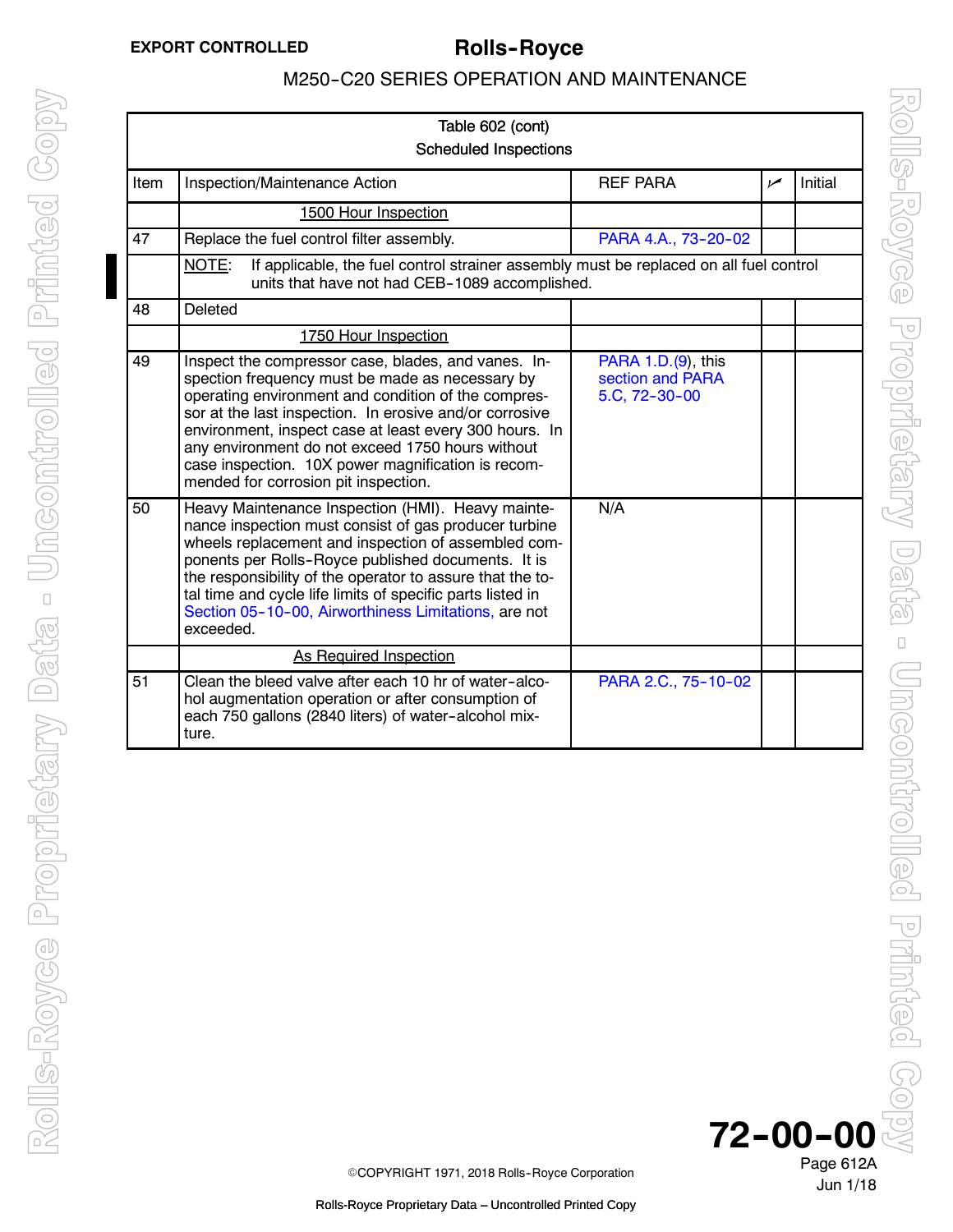

NOTE: Engines with dry spline starter generators must change the oil at each 100 hours or 6 months regardless of oil type.

ACS062XA

Jun 1/15

Figure 601 Oil Change Flowchart



©COPYRIGHT 1971, 2018 Rolls-Royce Corporation

Rolls-Royce Proprietary Data – Uncontrolled Printed Copy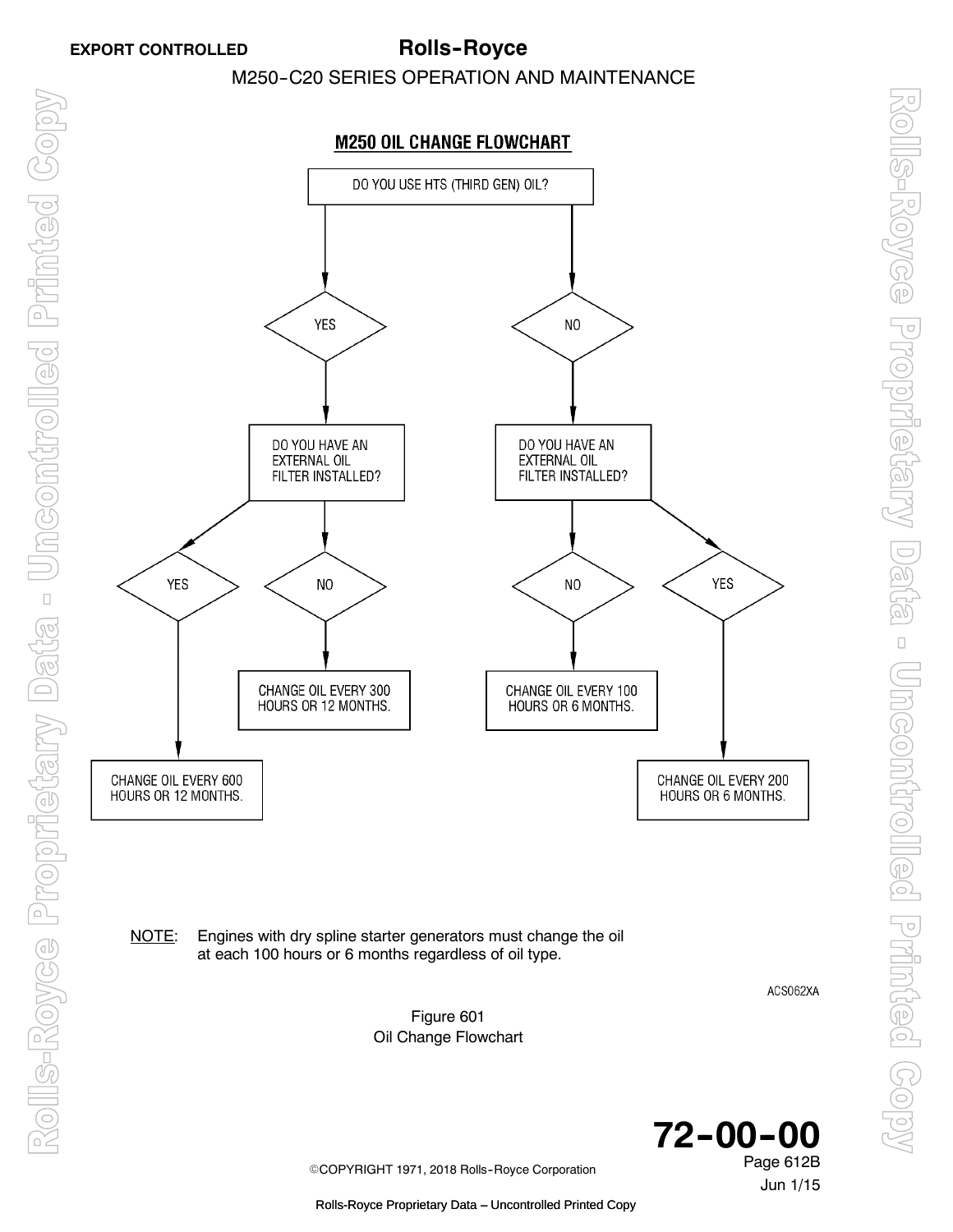П

### M250-C20 SERIES OPERATION AND MAINTENANCE

<span id="page-10-0"></span>C. Alternate Inspection Schedule

Based on current engine configuration and the use of modern oils, operators can use this alternate inspection schedule. Prerequisites for this include:

- (1) The use of a wet spline starter/generator drive shaft (new production or those replaced in accordance with the Rolls-Royce Commercial Engine Bulletin M250-C20 CEB-1082).
- (2) The use of High Thermal Stability (third generation) oils. Reference PARA 4.C., 72-00-00, Engine-Description and Operation, for oil specifications and mixing cautions.
- (3) The engine must have an external oil filter installed that has a valid STC (Supplemental Type Certificate).

|                                                                                                                                                                                                                                                                                                                                                                                                                                                                                                                                                                                                                                                                                                                                              |                         | Table 603                                                                                                                                                                                                              |  |                               |                |         |  |
|----------------------------------------------------------------------------------------------------------------------------------------------------------------------------------------------------------------------------------------------------------------------------------------------------------------------------------------------------------------------------------------------------------------------------------------------------------------------------------------------------------------------------------------------------------------------------------------------------------------------------------------------------------------------------------------------------------------------------------------------|-------------------------|------------------------------------------------------------------------------------------------------------------------------------------------------------------------------------------------------------------------|--|-------------------------------|----------------|---------|--|
| Alternate Scheduled Inspections                                                                                                                                                                                                                                                                                                                                                                                                                                                                                                                                                                                                                                                                                                              |                         |                                                                                                                                                                                                                        |  |                               |                |         |  |
|                                                                                                                                                                                                                                                                                                                                                                                                                                                                                                                                                                                                                                                                                                                                              |                         | <b>Inspection Checksheet</b>                                                                                                                                                                                           |  |                               |                |         |  |
| Owner _                                                                                                                                                                                                                                                                                                                                                                                                                                                                                                                                                                                                                                                                                                                                      |                         |                                                                                                                                                                                                                        |  |                               |                |         |  |
|                                                                                                                                                                                                                                                                                                                                                                                                                                                                                                                                                                                                                                                                                                                                              |                         |                                                                                                                                                                                                                        |  |                               |                |         |  |
|                                                                                                                                                                                                                                                                                                                                                                                                                                                                                                                                                                                                                                                                                                                                              |                         |                                                                                                                                                                                                                        |  |                               |                |         |  |
| This inspection checksheet is to be used when performing scheduled inspections. This form<br>can be locally reproduced and/or expanded to reflect the aircraft operating environment.<br>Keep the completed sheets as a permanent part of the aircraft engine records. Detailed<br>information regarding each inspection item is contained in the referenced Operation and<br>Maintenance Manual paragraphs.<br>CAUTION: BEFORE UNDERTAKING ANY INSPECTION OR MAINTENANCE ACTION,<br>CONSULT THE REFERENCED PARAGRAPHS OF THE OPERATION AND<br>MAINTENANCE MANUAL. FAILURE TO FOLLOW THE RECOMMENDED<br>INSTRUCTIONS IN THE MANUAL COULD RESULT IN EQUIPMENT DAM-<br>AGE OR DESTRUCTION, POSSIBLY RESULTING IN PERSONNEL DEATH<br>OR INJURY. |                         |                                                                                                                                                                                                                        |  |                               |                |         |  |
|                                                                                                                                                                                                                                                                                                                                                                                                                                                                                                                                                                                                                                                                                                                                              | NOTE:                   | THIS INSPECTION CHECKLIST CAN ONLY BE USED IF THE OPERATOR<br>IS USING AN APPROVED THIRD GENERATION (HTS) OIL AND AN AP-<br>PROVED AIRFRAME MOUNTED SCAVENGE OIL FILTER.                                               |  |                               |                |         |  |
|                                                                                                                                                                                                                                                                                                                                                                                                                                                                                                                                                                                                                                                                                                                                              | NOTE:                   | COMPLIANCE TO THE 150 HOUR AND 300 HOUR ITEMS IN THIS TABLE<br>MUST BE PERFORMED AT LEAST EVERY 12 CALENDAR MONTHS OR<br>BY HOURS, WHICHEVER OCCURS FIRST.                                                             |  |                               |                |         |  |
| Item                                                                                                                                                                                                                                                                                                                                                                                                                                                                                                                                                                                                                                                                                                                                         |                         | Inspection/Maintenance Action                                                                                                                                                                                          |  | <b>REF PARA</b>               | $\overline{v}$ | Initial |  |
|                                                                                                                                                                                                                                                                                                                                                                                                                                                                                                                                                                                                                                                                                                                                              |                         | 150 Hour Inspection                                                                                                                                                                                                    |  |                               |                |         |  |
| 1                                                                                                                                                                                                                                                                                                                                                                                                                                                                                                                                                                                                                                                                                                                                            | the fuel nozzle filter. | Remove, examine, and clean the fuel nozzle.<br>If no airframe mounted fuel filter is installed, examine                                                                                                                |  | $73 - 10 - 03$                |                |         |  |
|                                                                                                                                                                                                                                                                                                                                                                                                                                                                                                                                                                                                                                                                                                                                              | NOTE:                   | Operators can find it necessary to inspect and clean the fuel nozzle more often<br>depending on past experience or operating conditions.                                                                               |  |                               |                |         |  |
| $\overline{2}$                                                                                                                                                                                                                                                                                                                                                                                                                                                                                                                                                                                                                                                                                                                               |                         | Inspect for discharge air tube inserts that are cocked<br>or backing out of the scroll. If cocked or loose inserts<br>are detected, check the engine for possible vibration<br>causes. Check the air tubes for cracks. |  | PARA 1.D.(2), this<br>section |                |         |  |
|                                                                                                                                                                                                                                                                                                                                                                                                                                                                                                                                                                                                                                                                                                                                              | 72-00-00                |                                                                                                                                                                                                                        |  |                               |                |         |  |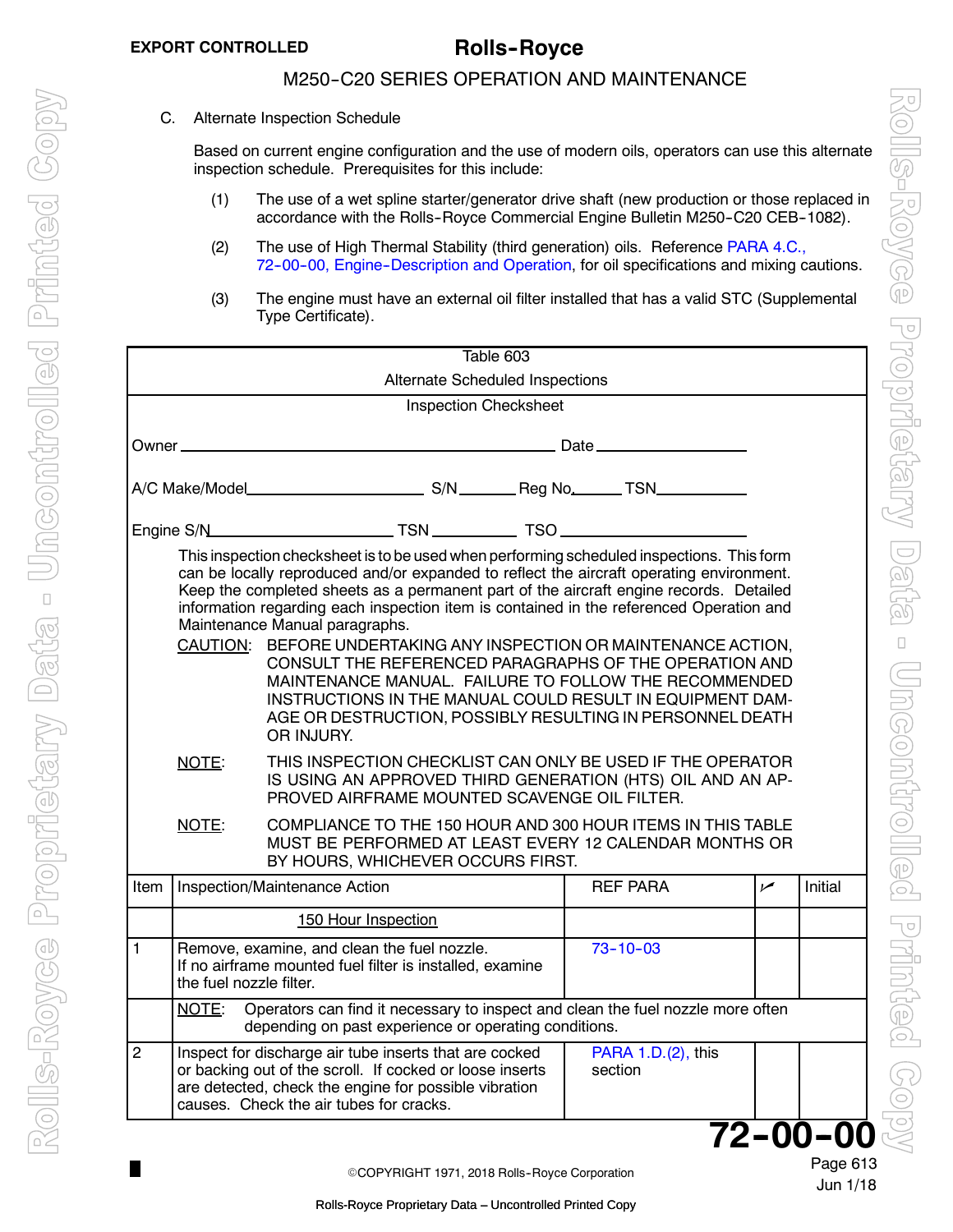|                | Table 603                                                                                                                                                                                                                                                                                                                                                                                                                                |                                                                   |     |         |  |  |
|----------------|------------------------------------------------------------------------------------------------------------------------------------------------------------------------------------------------------------------------------------------------------------------------------------------------------------------------------------------------------------------------------------------------------------------------------------------|-------------------------------------------------------------------|-----|---------|--|--|
|                | <b>Alternate Scheduled Inspections</b>                                                                                                                                                                                                                                                                                                                                                                                                   |                                                                   |     |         |  |  |
| Item           | Inspection/Maintenance Action                                                                                                                                                                                                                                                                                                                                                                                                            | <b>REF PARA</b>                                                   | سما | Initial |  |  |
| 3              | Visually inspect the compressor discharge tubes for<br>cracks, damage, deterioration, or corrosion using a<br>bright light and mirror as necessary. The compressor<br>discharge tubes do not have to be removed. Perform a<br>Leak Tec check for the installed compressor discharge<br>tubes and FPI the removed tubes.                                                                                                                  | PARA 4.A., 72-40-00                                               |     |         |  |  |
|                | 150 Hour Inspection (cont)                                                                                                                                                                                                                                                                                                                                                                                                               |                                                                   |     |         |  |  |
| 4              | On engines with CECO fuel system, clean or replace<br>the high-pressure fuel filter.                                                                                                                                                                                                                                                                                                                                                     | PARA 2., 73-10-05                                                 |     |         |  |  |
| 5              | If optional CEB 1165, (removal of gearbox spare ac-<br>cessory drive gear), has been accomplished without<br>removal of bearing cage, then inspect bearing cage<br>retention for looseness.                                                                                                                                                                                                                                              | CEB 1165 Revision 5<br>(or later revision)<br>Paragraph 2. B. (2) |     |         |  |  |
| 6              | Visually inspect the outer combustion case (sheet met-<br>al and weld seams) for cracks. Pay particular attention<br>to the weld seams in the area of the igniter plugs,<br>dummy plug, drain valves, fuel nozzle bosses, armpit<br>braze patch and adjacent areas. Use a bright light and<br>mirror as necessary. The OCC does not have to be<br>removed. Perform a Leak Tec check for installed<br>OCC's and an FPI for removed OCC's. | Para 2.B. (1), (2), (3),<br>and (4), 72-40-00                     |     |         |  |  |
|                | 300 Hour Inspection                                                                                                                                                                                                                                                                                                                                                                                                                      |                                                                   |     |         |  |  |
|                | In addition to the 150 hour inspection items, perform the following:                                                                                                                                                                                                                                                                                                                                                                     |                                                                   |     |         |  |  |
| 1              | Clean the compressor with the chemical wash solution<br>as required if operating in a smoggy area, conditions<br>with airborn pollutants, or with water alcohol.                                                                                                                                                                                                                                                                         | PARA 6., 72-30-00                                                 |     |         |  |  |
| $\overline{2}$ | Inspect the entire engine for loose or missing bolts,<br>broken or loose connections, security of mounting ac-<br>cessory, and broken or missing lockwire. Check ac-<br>cessible areas for obvious damage and evidence of<br>fuel or oil leakage.                                                                                                                                                                                        | N/A                                                               |     |         |  |  |
| 3              | Inspect all B-nuts for application and alignment of<br>torque paint. If missing, loosen the B-nut, retighten,<br>and apply torque paint.                                                                                                                                                                                                                                                                                                 | PARA 9.B.<br>72-00-00, Engine-<br><b>Servicing</b>                |     |         |  |  |
| 4              | Check the mounting and support bolts to be sure they<br>are tight, lockwired, and in good condition. Check the<br>security of screws and rivets. Remove all foreign ma-<br>terial which might be drawn into the compressor inlet.                                                                                                                                                                                                        | N/A                                                               |     |         |  |  |
| 5              | Check accessible fuel system components, lines, and<br>connections for security, damage, or leakage. Accom-<br>plish with the boost pump on, if available. Remove,<br>visually inspect, and clean if visual condition<br>dictates.                                                                                                                                                                                                       | PARA 2., 73-00-00                                                 |     |         |  |  |
| 6              | Inspect the $P_c$ filter for proper clamping.                                                                                                                                                                                                                                                                                                                                                                                            | N/A                                                               |     |         |  |  |



Jun 1/18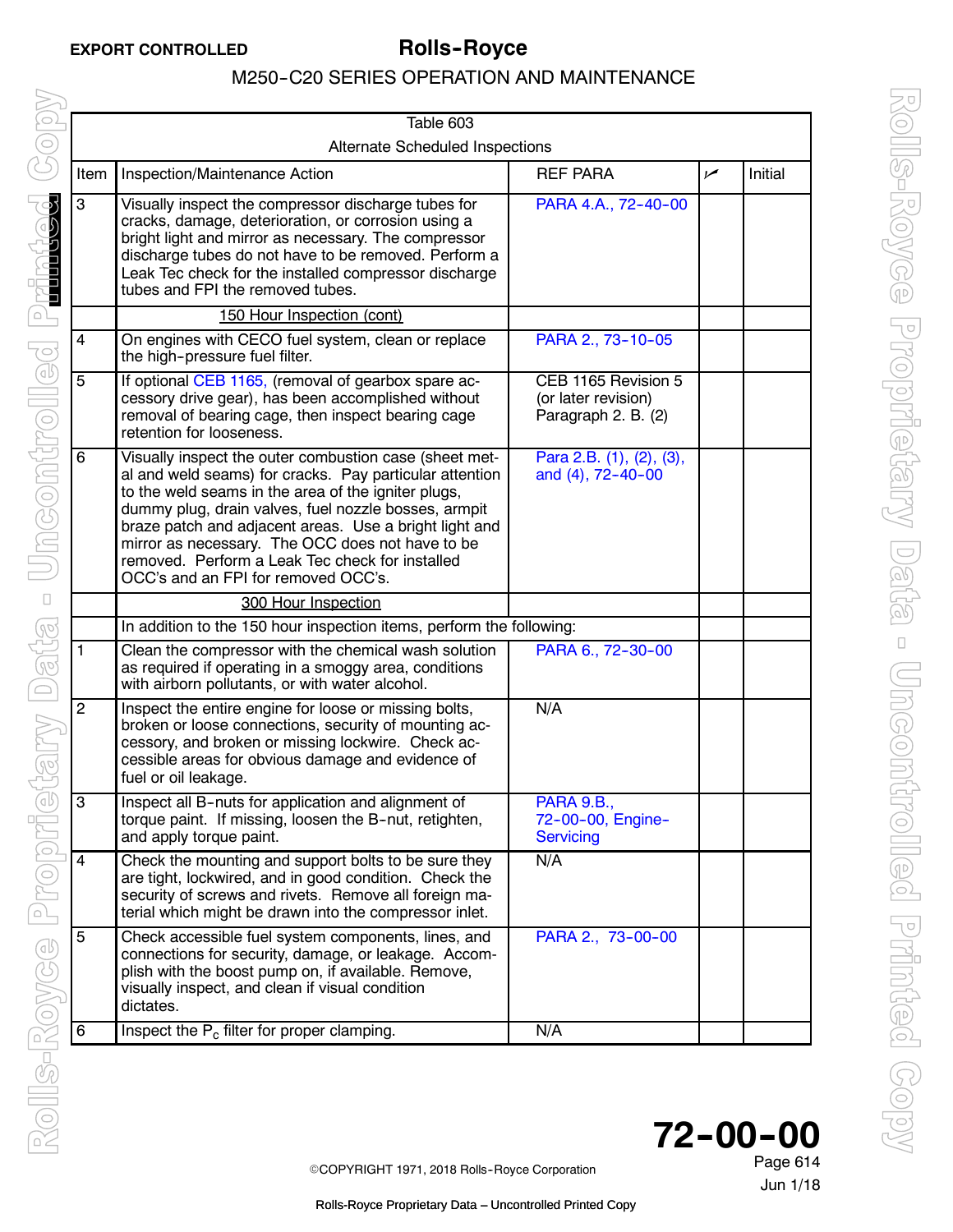$\Box$ 

## M250-C20 SERIES OPERATION AND MAINTENANCE

<span id="page-12-0"></span>

| Table 603                       |                                                                                                                                                                                                                                                                                                                                                                                                                                                               |                                                                                                              |     |         |  |  |
|---------------------------------|---------------------------------------------------------------------------------------------------------------------------------------------------------------------------------------------------------------------------------------------------------------------------------------------------------------------------------------------------------------------------------------------------------------------------------------------------------------|--------------------------------------------------------------------------------------------------------------|-----|---------|--|--|
| Alternate Scheduled Inspections |                                                                                                                                                                                                                                                                                                                                                                                                                                                               |                                                                                                              |     |         |  |  |
| Item                            | Inspection/Maintenance Action                                                                                                                                                                                                                                                                                                                                                                                                                                 | <b>REF PARA</b>                                                                                              | سما | Initial |  |  |
| $\overline{7}$                  | Until CEB-A-1233 is complied with, inspect the Pc<br>filter assembly as follows: Without disassembly or re-<br>moval of the $P_c$ filter assembly from the mounting<br>bracket, inspect using a 10X magnification glass and a<br>bright light to detect any signs of cracks, paying partic-<br>ular attention to both of the end fittings at their junction<br>with the end walls. If cracks are detected, remove the<br>assembly and comply with CEB-A-1233. | N/A                                                                                                          |     |         |  |  |
| $\overline{8}$                  | Remove the Scroll-to-Pc Filter Tube Assembly at both<br>ends and inspect for cracks using a10X power glass.<br>Pay particular attention to the flared ends of the tube<br>for cracks, and to the areas beneath the floating fer-<br>rules for fretting damage. Tubes found to contain<br>cracks and/or excessive fretting damage are to be re-<br>placed by new parts of the same part number as re-<br>moved.                                                | N/A                                                                                                          |     |         |  |  |
|                                 | Excessive fretting is present when the ferrule has chafed the tube sufficiently to wear a<br>NOTE:<br>step in the tube that can be felt with a thumbnail or other inspection aid.                                                                                                                                                                                                                                                                             |                                                                                                              |     |         |  |  |
| $\overline{9}$                  | With the Scroll-to-Pc Tube Assembly still removed<br>and using a 10X power glass, inspect the elbow in the<br>compressor scroll for distress, cracks, and proper<br>alignment. No cracks are permissible.                                                                                                                                                                                                                                                     | N/A                                                                                                          |     |         |  |  |
| 10                              | Check the fuel control and power turbine governor link-<br>age for freedom of operation, full travel, and proper<br>rigging. Check the security of linkage for loose or<br>worn linkage and linkage bolts.                                                                                                                                                                                                                                                    | <b>PARA 3.C.,</b><br>$73 - 20 - 02$ ,<br>$3.B., 73-20-03,$<br>$3.C., 73-20-04$<br>and<br>PARA 2.C., 73-20-01 |     |         |  |  |
| 11                              | Inspect the compressor inlet guide vanes and visible<br>blades and vanes for foreign object damage.                                                                                                                                                                                                                                                                                                                                                           | N/A                                                                                                          |     |         |  |  |
| 12                              | Visually inspect the water-alcohol nozzles for build-up<br>of contaminants which could restrict flow or alter the<br>spray pattern. Ultrasonic clean the nozzles if equip-<br>ment is available.                                                                                                                                                                                                                                                              | N/A                                                                                                          |     |         |  |  |
| 13                              | Clean the 200 mesh screen (if equipped with water-al-<br>cohol injection kit).                                                                                                                                                                                                                                                                                                                                                                                | N/A                                                                                                          |     |         |  |  |
| $1\overline{4}$                 | Inspect the compressor scroll for cracks or breaks at<br>the anti-ice air valve and customer bleed port. If<br>cracks or breaks are detected, check the engine for<br>possible vibration causes.                                                                                                                                                                                                                                                              | PARA 1.D.(2), this<br>section                                                                                |     |         |  |  |
| 15                              | Check the anti-ice valve for security, worn parts, and<br>proper operation. The anti-ice valve need not be re-<br>moved or disassembled unless a problem is detected.                                                                                                                                                                                                                                                                                         | PARA 4., 75-10-01                                                                                            |     |         |  |  |
| 16                              | Inspect the compressor mount inserts, bolts and nuts<br>for looseness, fretting, or oil leakage. Replace or re-<br>tighten as required. Check the engine for possible<br>vibration causes.                                                                                                                                                                                                                                                                    | PARA 4.D., 72-60-00<br>and<br>PARA 1.D.(2),<br>this section                                                  |     |         |  |  |



Jun 1/18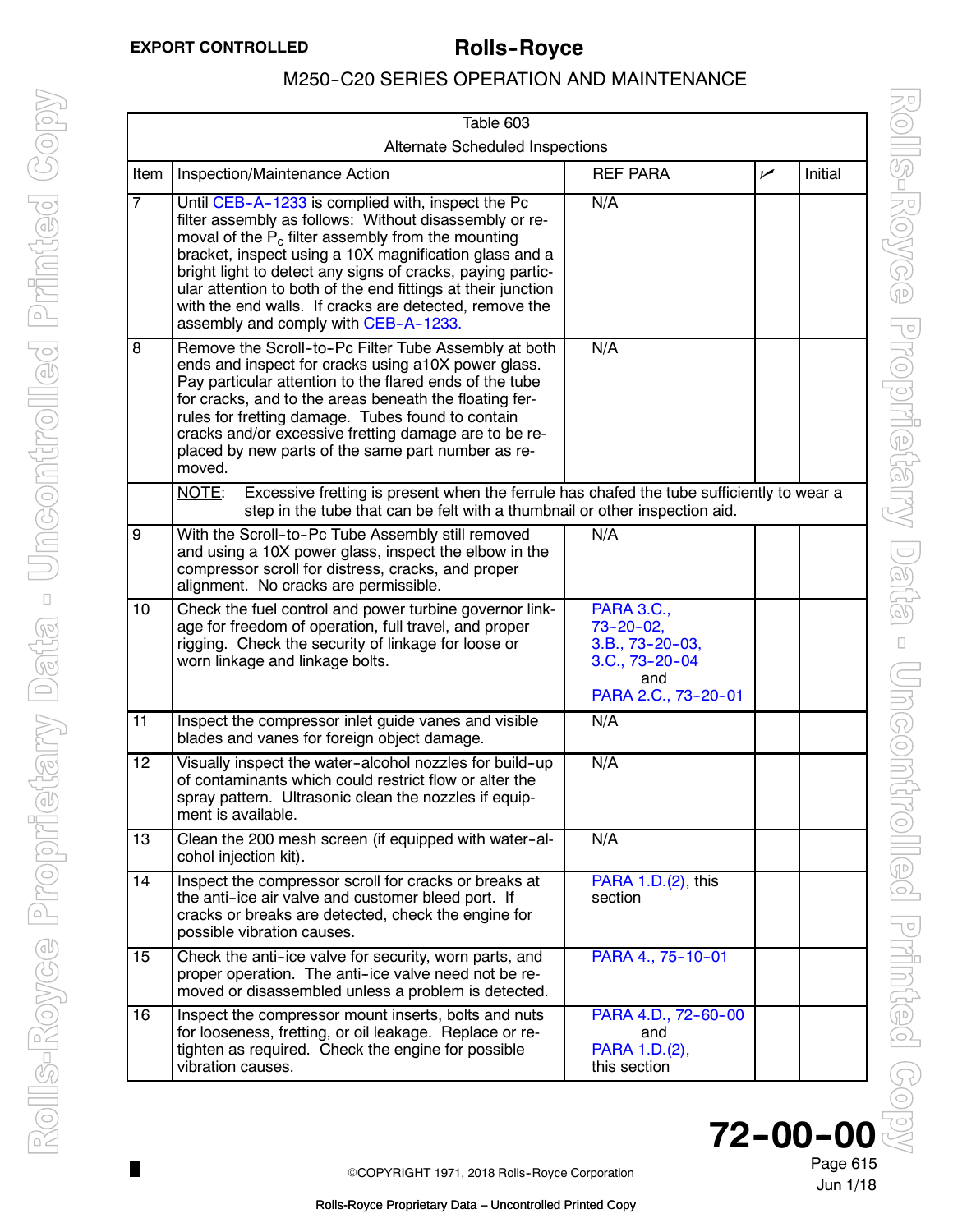|                                 | Table 603                                                                                                                                                                                                                                                                                                                                                                                                                                                                                                                                             |                                                             |     |         |  |  |
|---------------------------------|-------------------------------------------------------------------------------------------------------------------------------------------------------------------------------------------------------------------------------------------------------------------------------------------------------------------------------------------------------------------------------------------------------------------------------------------------------------------------------------------------------------------------------------------------------|-------------------------------------------------------------|-----|---------|--|--|
| Alternate Scheduled Inspections |                                                                                                                                                                                                                                                                                                                                                                                                                                                                                                                                                       |                                                             |     |         |  |  |
| Item                            | Inspection/Maintenance Action                                                                                                                                                                                                                                                                                                                                                                                                                                                                                                                         | <b>REF PARA</b>                                             | سما | Initial |  |  |
| $\overline{17}$                 | Inspect the turbine support assemblies and engine<br>exhaust ducts for the condition of welded joints, for<br>cracks, and buckling. Check the exhaust duct clamps<br>for proper installation, condition, and torque.                                                                                                                                                                                                                                                                                                                                  | PARA 8.A., 72-50-00                                         |     |         |  |  |
| 18                              | Inspect the starter-generator brushes for wear in ac-<br>cordance with the Aircraft Manual at the same time the<br>spline inspection is made.                                                                                                                                                                                                                                                                                                                                                                                                         | N/A                                                         |     |         |  |  |
|                                 | 300 Hour Inspection (cont)                                                                                                                                                                                                                                                                                                                                                                                                                                                                                                                            |                                                             |     |         |  |  |
| 19                              | Turbine pressure oil tube screen assembly. Detach the<br>clamp, then disconnect the power turbine pressure oil<br>tube at the connector (tee). Loosen the tube coupling<br>nut at the fireshield elbow only enough to allow suffi-<br>cient movement of the tube to enable removal of the<br>screen. At assembly, tighten, the connector coupling<br>nut to 200-250 lb in. (23-28 N·m). Tighten the fire-<br>shield elbow coupling nut to 80-120 lb in. (9-14 N·m).<br>Tighten the clamp nut to $35-40$ lb in. $(3.9-4.5 \text{ N} \cdot \text{m})$ . | N/A                                                         |     |         |  |  |
| 20                              | Measure oil flow from the scavenge passage or the<br>external sump of the power turbine support and scav-<br>enge passage of the gas producer support.                                                                                                                                                                                                                                                                                                                                                                                                | PARA 7.E., 72-50-00                                         |     |         |  |  |
| 21                              | Inspect and clean the turbine pressure oil check valve.                                                                                                                                                                                                                                                                                                                                                                                                                                                                                               | PARA 7.F., 72-50-00                                         |     |         |  |  |
| 22                              | Drain the oil system and refill.                                                                                                                                                                                                                                                                                                                                                                                                                                                                                                                      |                                                             |     |         |  |  |
|                                 | Oil changed at:<br>300 hours/6 months: (optional)_________<br>600 hours/12 months:                                                                                                                                                                                                                                                                                                                                                                                                                                                                    |                                                             |     |         |  |  |
|                                 | Maximum oil change interval is 600 hours or 12<br>months, whichever occurs first. Some operators expe-<br>rience and/or harsh environments can dictate oil<br>changes at more frequent intervals.                                                                                                                                                                                                                                                                                                                                                     | <b>PARA 11.C.,</b><br>72-00-00, Engine-<br>Servicing        |     |         |  |  |
| 22A                             | Remove, inspect, and clean the oil filter. Note any ac-<br>cumulation of metal chips, debris, or carbon particles.<br>Conduct further inspection of the lube system and/or<br>engine gear train/bearings if metal chips or debris are<br>found. See Items 21, 36, 37, and 38 if carbon particles<br>are found.                                                                                                                                                                                                                                        | PARA 1.C., 72-60-00                                         |     |         |  |  |
|                                 | NOTE:<br>Follow the STC manufacturer's recommendations regarding replacement/cleaning of<br>external oil filter elements. Inspect removed elements for any accumulations of metal<br>chips, debris, or carbon particles. It can prove helpful to cut apart disposable (paper) filter<br>elements to facilitate this inspection. If chips, debris, or carbon particles are found,<br>proceed with additional inspection/maintenance as outlined in item 22A.                                                                                           |                                                             |     |         |  |  |
| 22B                             | Inspect the magnetic chip detector plugs.                                                                                                                                                                                                                                                                                                                                                                                                                                                                                                             | <b>PARA 11.G.,</b><br>72-00-00, Engine-<br>Servicing        |     |         |  |  |
| 22C                             | Inspect the quick disconnect magnetic chip detector<br>plugs and flanged inserts for wear, if installed.                                                                                                                                                                                                                                                                                                                                                                                                                                              | <b>PARA 11.G.,</b><br>72-00-00, Engine-<br><b>Servicing</b> |     |         |  |  |
|                                 | This step must be performed before draining oil or after the oil system has been refilled.<br>NOTE:                                                                                                                                                                                                                                                                                                                                                                                                                                                   |                                                             |     |         |  |  |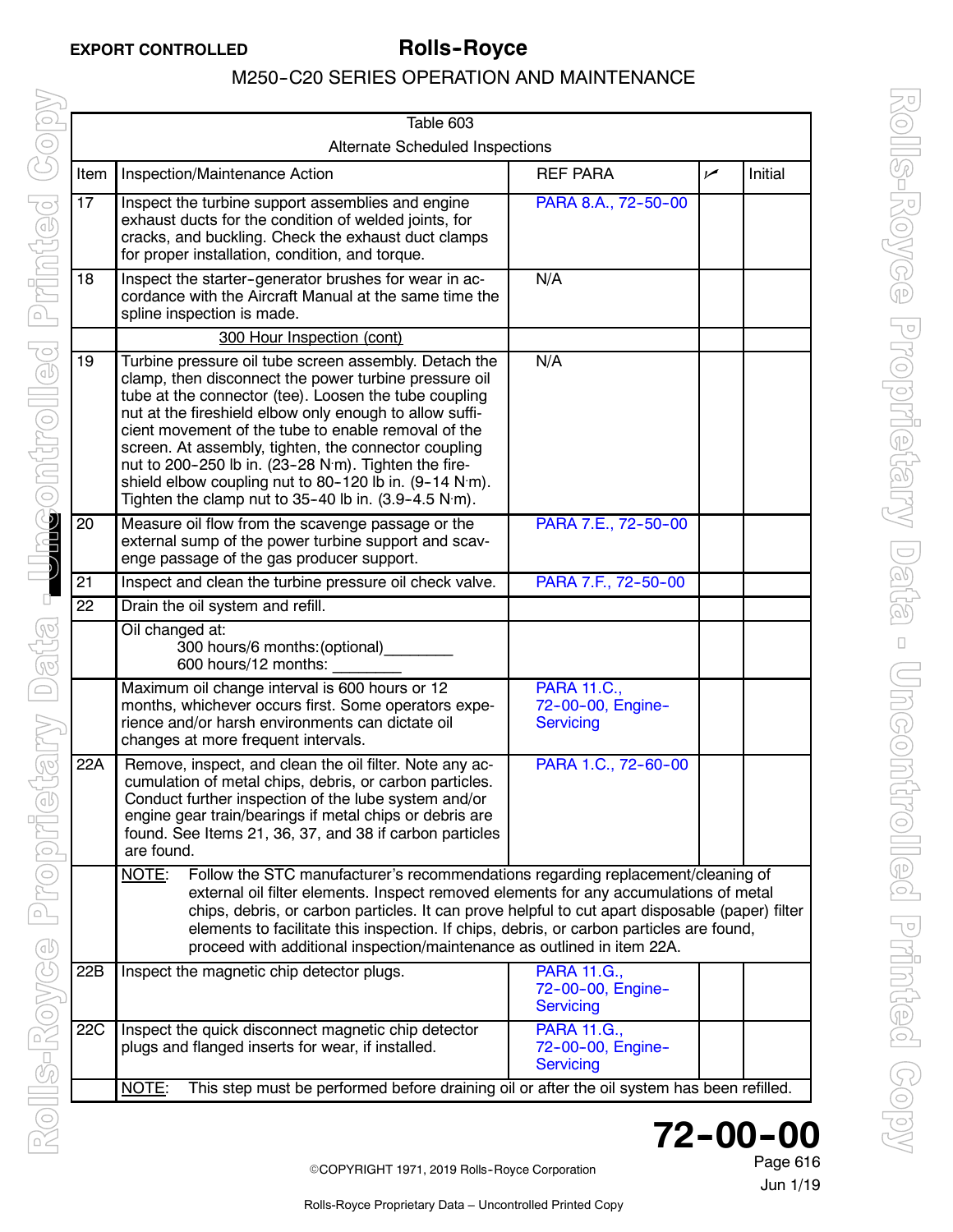$\Box$ 

# M250-C20 SERIES OPERATION AND MAINTENANCE

<span id="page-14-0"></span>

| Table 603                              |                                                                                                                                                                                                                                                                                                                                                                                                                                                                                                                                                                                                          |                                                                                                                                                                |                     |                |         |
|----------------------------------------|----------------------------------------------------------------------------------------------------------------------------------------------------------------------------------------------------------------------------------------------------------------------------------------------------------------------------------------------------------------------------------------------------------------------------------------------------------------------------------------------------------------------------------------------------------------------------------------------------------|----------------------------------------------------------------------------------------------------------------------------------------------------------------|---------------------|----------------|---------|
| <b>Alternate Scheduled Inspections</b> |                                                                                                                                                                                                                                                                                                                                                                                                                                                                                                                                                                                                          |                                                                                                                                                                |                     |                |         |
| Item                                   |                                                                                                                                                                                                                                                                                                                                                                                                                                                                                                                                                                                                          | Inspection/Maintenance Action                                                                                                                                  | <b>REF PARA</b>     | $\overline{v}$ | Initial |
| $\overline{23}$                        |                                                                                                                                                                                                                                                                                                                                                                                                                                                                                                                                                                                                          | If installed, inspect the start counter for proper opera-<br>tion, increase in count, and for loose, chafed, frayed,<br>or broken wires, and loose connectors. | PARA 1., 74-20-03   |                |         |
|                                        |                                                                                                                                                                                                                                                                                                                                                                                                                                                                                                                                                                                                          | 300 Hour Inspection (cont)                                                                                                                                     |                     |                |         |
| 24                                     |                                                                                                                                                                                                                                                                                                                                                                                                                                                                                                                                                                                                          | Check the condition of the bleed valve gasket without<br>removing the bleed valve. Replace the gasket if air<br>leaks (blowouts) can be detected.              | PARA 2., 75-10-02   |                |         |
| 25                                     | Visually inspect the outer combustion case (sheet<br>metal and weld seams) for cracks. Pay particular<br>attention to the weld seams in the area of the igniter<br>plugs, dummy plug, drain valves, fuel nozzle bosses,<br>armpit braze patch and adjacent areas. Use a bright<br>light and mirror as necessary. The OCC does not<br>have to be removed. Perform a Leak Tec check for<br>installed OCC's and an FPI for removed OCC's.                                                                                                                                                                   |                                                                                                                                                                | PARA 2.B., 72-40-00 |                |         |
| 26                                     |                                                                                                                                                                                                                                                                                                                                                                                                                                                                                                                                                                                                          | Clean the burner drain valve.                                                                                                                                  | PARA 3., 72-40-00   |                |         |
| 27                                     |                                                                                                                                                                                                                                                                                                                                                                                                                                                                                                                                                                                                          | Inspect the ignition lead for burning, chafing, or crack-<br>ing of conduit, loose connectors, and broken lockwire.                                            | PARA 2., 74-20-02   |                |         |
| 28                                     | N/A<br>On engines with CECO fuel systems, visually inspect<br>the bleed hole at the low point in the<br>scroll-to-governor Pc tube for any obstruction.<br>If the hole is not completely open, remove any<br>contamination which could obstruct drainage of<br>moisture from the tube using a piece of lockwire.                                                                                                                                                                                                                                                                                         |                                                                                                                                                                |                     |                |         |
| 29                                     | Review the engine records for compliance with all<br>mandatory bulletins, inspections, and airworthiness<br>directives.                                                                                                                                                                                                                                                                                                                                                                                                                                                                                  |                                                                                                                                                                | N/A                 |                |         |
| 30                                     | Review the engine records for time limited parts<br>components, accessories, or modules.                                                                                                                                                                                                                                                                                                                                                                                                                                                                                                                 |                                                                                                                                                                | N/A                 |                |         |
| 31                                     |                                                                                                                                                                                                                                                                                                                                                                                                                                                                                                                                                                                                          | Enter component changes, inspection compliance,<br>etc., in the log book as required.                                                                          | N/A                 |                |         |
|                                        | MANDATORY COMPLIANCE DATE FOR ROLLS-ROYCE COMMERCIAL<br><b>WARNING:</b><br>ENGINE BULLETIN M250-C20 CEB-1051 WAS AUGUST 30, 1980.                                                                                                                                                                                                                                                                                                                                                                                                                                                                        |                                                                                                                                                                |                     |                |         |
| 32                                     | 6856250, and 6876803.                                                                                                                                                                                                                                                                                                                                                                                                                                                                                                                                                                                    | Perform fuel pump backlash inspection on Sundstrand<br>dual element pump P/N 6854292, 6857548, 6877719,                                                        | M250-CSL-1007       |                |         |
|                                        | CAUTION:<br><b>INSPECTION FREQUENCY MUST BE BASED ON THE NATURE OF THE</b><br>EROSIVE AND/OR CORROSIVE ENVIRONMENT. THE OPERATING<br>ENVIRONMENT CAN DICTATE A MORE FREQUENT INSPECTION INTERVAL.<br>FOR NON-COATED COMPRESSOR WHEELS, THE INSPECTION MUST NOT<br>EXCEED 300 HOURS OR 6 MONTHS. FOR COATED COMPRESSOR WHEELS,<br>INSPECTION MUST NOT EXCEED 300 HOURS OR 12 MONTHS. FOR<br>COMPRESSOR BLISKS, INSPECTION MUST NOT EXCEED 300 HOURS OR 12<br>MONTHS. IF ANY WHEEL EXHIBITS CORROSION AND/OR EROSION, THE<br><b>INSPECTION REQUIREMENT MUST REVERT BACK TO 300 HOURS OR SIX</b><br>MONTHS. |                                                                                                                                                                |                     |                |         |

Page 617 **72-00-00** 

Jun 1/18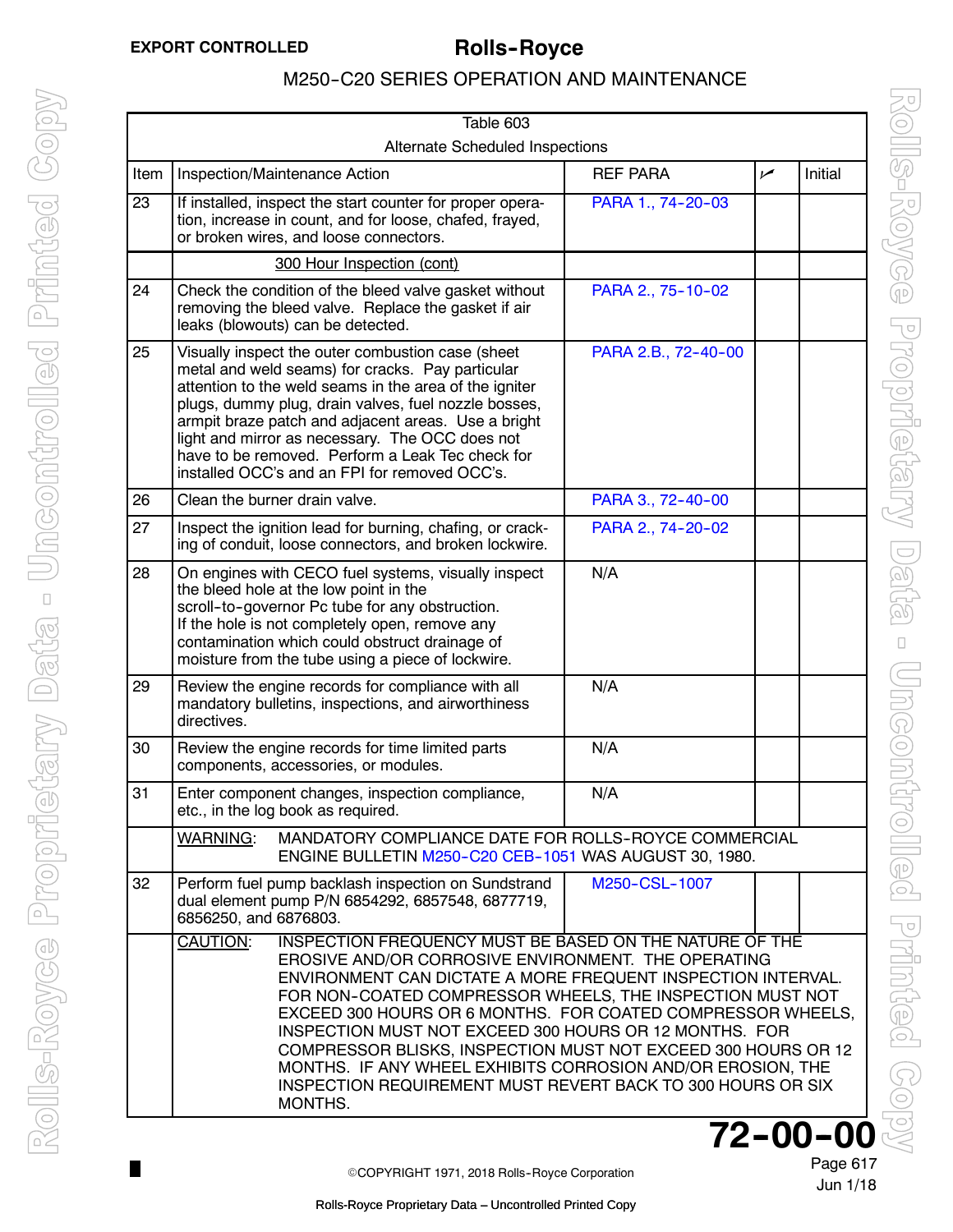<span id="page-15-0"></span>

| Table 603 |                                                                                                                                                                                                                                                                                                                                                                                                                                                                                                                                                                                                                       |                                                                                                                                                                                                                                 |                                                          |     |         |  |  |
|-----------|-----------------------------------------------------------------------------------------------------------------------------------------------------------------------------------------------------------------------------------------------------------------------------------------------------------------------------------------------------------------------------------------------------------------------------------------------------------------------------------------------------------------------------------------------------------------------------------------------------------------------|---------------------------------------------------------------------------------------------------------------------------------------------------------------------------------------------------------------------------------|----------------------------------------------------------|-----|---------|--|--|
|           | Alternate Scheduled Inspections                                                                                                                                                                                                                                                                                                                                                                                                                                                                                                                                                                                       |                                                                                                                                                                                                                                 |                                                          |     |         |  |  |
| Item      |                                                                                                                                                                                                                                                                                                                                                                                                                                                                                                                                                                                                                       | Inspection/Maintenance Action                                                                                                                                                                                                   | <b>REF PARA</b>                                          | سما | Initial |  |  |
|           |                                                                                                                                                                                                                                                                                                                                                                                                                                                                                                                                                                                                                       | 300 Hour Inspection (cont)                                                                                                                                                                                                      |                                                          |     |         |  |  |
| 33        | Inspect the compressor case when operating in an<br>erosive and/or corrosive environment. 10X power<br>magnification is recommended for corrosion pit<br>inspection.                                                                                                                                                                                                                                                                                                                                                                                                                                                  |                                                                                                                                                                                                                                 | PARA 1.D.(9),<br>this section and<br>PARA 5.C., 72-30-00 |     |         |  |  |
|           | AIRCRAFT INSTALLED-ENGINE FUEL-PUMP FILTER DIFFERENTIAL<br><b>CAUTION:</b><br>PRESSURE WARNING SYSTEMS AND/OR OPERATING EXPERIENCE CAN<br>DICTATE REPLACEMENT AT A LESSER TIME INTERVAL. IN NO INSTANCE<br>CAN THE 300 HR REPLACEMENT INTERVAL BE EXCEEDED.                                                                                                                                                                                                                                                                                                                                                           |                                                                                                                                                                                                                                 |                                                          |     |         |  |  |
| 34        | necessary.                                                                                                                                                                                                                                                                                                                                                                                                                                                                                                                                                                                                            | Replace the fuel filter element. This filter is a<br>throw-away item. It is not cleanable. Before discarding<br>the filter, inspect for signs of contaminants. If any are<br>found, inspect the entire fuel system and clean if | PARA 2.C., 73-10-01                                      |     |         |  |  |
|           | WHEN THERE IS EVIDENCE THAT THE FUEL PUMP FILTER HAS BEEN<br>CAUTION:<br>BYPASSED, THE GAS PRODUCER FUEL CONTROL INLET FILTER, THE FUEL<br>NOZZLE FILTER, THE GOVERNOR FILTER, AND THE HIGH-PRESSURE FUEL<br>FILTER, IF APPLICABLE, MUST BE CLEANED. (REFER TO SPECIAL<br>INSPECTIONS, 72-00-00, TABLE 604). IF ANY CONTAMINATION IS FOUND IN<br>THE FUEL NOZZLE FILTER, THIS WILL REQUIRE THAT THE FUEL CONTROL<br>BE SENT TO AN AUTHORIZED REPAIR FACILITY FOR INTERNAL CLEANING.<br>REFERENCE MUST ALSO BE MADE TO THE AIRFRAME MAINTENANCE<br>MANUAL FOR FUEL SYSTEM MAINTENANCE FOLLOWING FUEL<br>CONTAMINATION. |                                                                                                                                                                                                                                 |                                                          |     |         |  |  |
|           | <b>CAUTION:</b><br>PURGE AIR FROM THE FUEL SYSTEM.                                                                                                                                                                                                                                                                                                                                                                                                                                                                                                                                                                    |                                                                                                                                                                                                                                 |                                                          |     |         |  |  |
| 35        | fuel filter is replaced.                                                                                                                                                                                                                                                                                                                                                                                                                                                                                                                                                                                              | Do a fuel pump bypass valve operation check when a<br>NOTE: Applicable to Sundstrand/Pesco and Argo-<br>Tech/TRW manufactured pumps only.                                                                                       | PARA 3.A., 73-10-01                                      |     |         |  |  |
| 36        | Visually inspect the external sump. Clean internal<br>carbonous deposits and build up from the sump or<br>replace if necessary.                                                                                                                                                                                                                                                                                                                                                                                                                                                                                       |                                                                                                                                                                                                                                 | PARA 7.F., 72-50-00                                      |     |         |  |  |
| 37        | Inspect the scavenge oil strut in the power turbine<br>support. Clean carbonous deposits from the strut.                                                                                                                                                                                                                                                                                                                                                                                                                                                                                                              |                                                                                                                                                                                                                                 | PARA 7.F., 72-50-00                                      |     |         |  |  |
| 38        | Inspect the No. 6 and 7 bearing pressure oil nozzle.<br>Clean internal carbonous deposits from the nozzle.                                                                                                                                                                                                                                                                                                                                                                                                                                                                                                            |                                                                                                                                                                                                                                 | PARA 7.H. 72-50-00                                       |     |         |  |  |
| 39        | Inspect the thermocouple assembly.                                                                                                                                                                                                                                                                                                                                                                                                                                                                                                                                                                                    |                                                                                                                                                                                                                                 | PARA 2.B., 77-20-01                                      |     |         |  |  |
| 39A       | Remove and disassemble the fuel nozzle. Clean and<br>examine the fuel nozzle filter assembly. Assemble and<br>install the fuel nozzle.                                                                                                                                                                                                                                                                                                                                                                                                                                                                                |                                                                                                                                                                                                                                 | $73 - 10 - 03$                                           |     |         |  |  |



Jun 1/19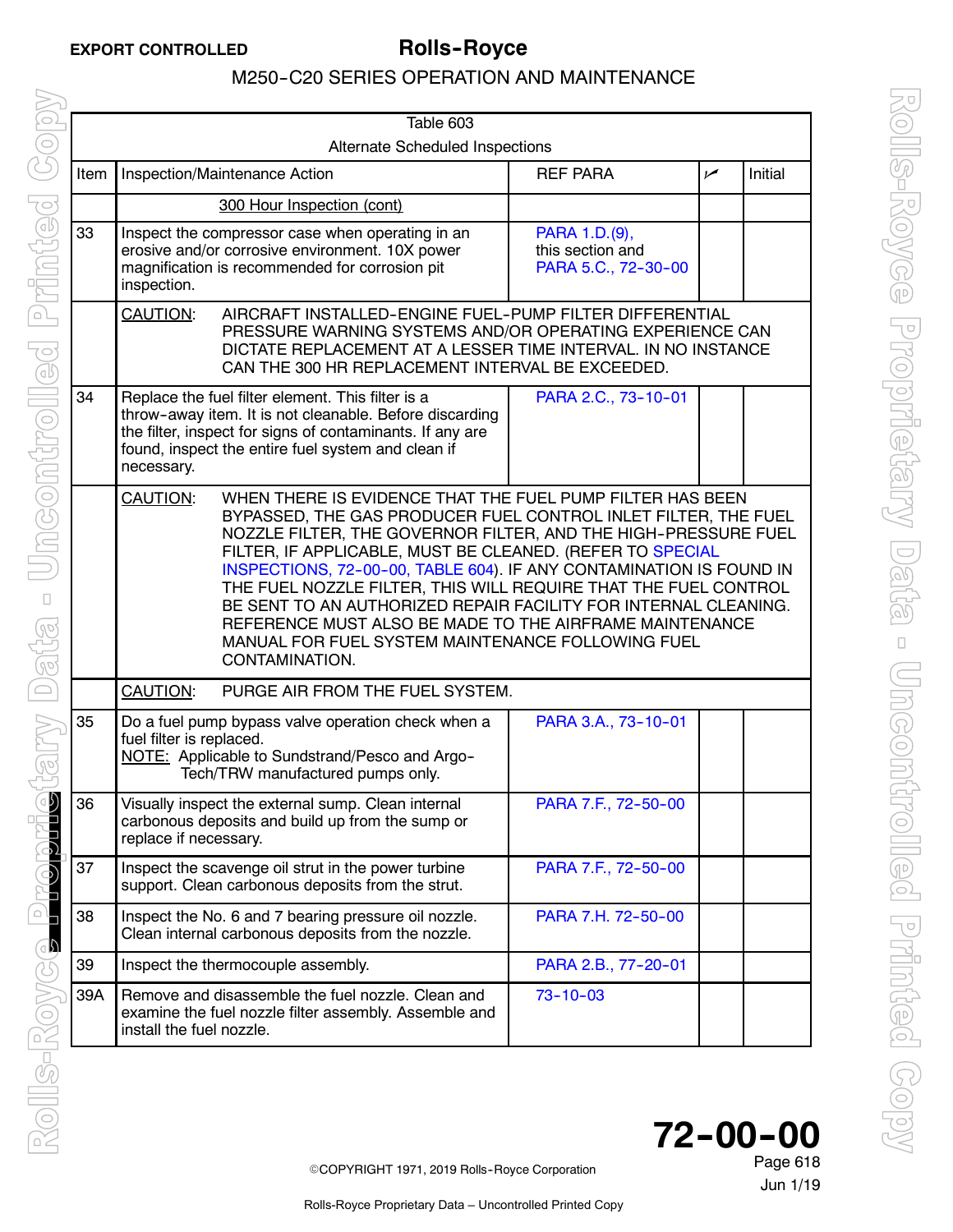| Table 603                              |                                                                                                                                                                                                                                                                                                                                                |                                                        |                |         |  |  |
|----------------------------------------|------------------------------------------------------------------------------------------------------------------------------------------------------------------------------------------------------------------------------------------------------------------------------------------------------------------------------------------------|--------------------------------------------------------|----------------|---------|--|--|
| <b>Alternate Scheduled Inspections</b> |                                                                                                                                                                                                                                                                                                                                                |                                                        |                |         |  |  |
| Item                                   | Inspection/Maintenance Action                                                                                                                                                                                                                                                                                                                  | <b>REF PARA</b>                                        | $\overline{v}$ | Initial |  |  |
|                                        | 500 Hour/1 Year Inspection                                                                                                                                                                                                                                                                                                                     |                                                        |                |         |  |  |
| $\mathbf{1}$                           | Inspect all uncoated and coated P/N 6846278 and<br>6871338 power turbine outer coupling nuts for corro-<br>sion.                                                                                                                                                                                                                               | M250-C20 CSL-1060                                      |                |         |  |  |
|                                        | NOTE:<br>Compliance with Rolls-Royce Commercial Engine Bulletin M250-C20 CEB-1120 and/or<br>M250-C20 CEB-1158 removes this inspection requirement.                                                                                                                                                                                             |                                                        |                |         |  |  |
|                                        | 600 Hour Inspection                                                                                                                                                                                                                                                                                                                            |                                                        |                |         |  |  |
|                                        | In addition to the 150 hour and 300 hour inspection<br>items, perform the following:                                                                                                                                                                                                                                                           |                                                        |                |         |  |  |
| 1                                      | Remove, clean, and inspect the engine Pc filter every<br>600 hours or earlier as engine performance dictates.                                                                                                                                                                                                                                  | PARA 3., 73-20-06                                      |                |         |  |  |
| $\overline{2}$                         | Inspect and clean the No. 1 bearing oil pressure<br>reducer.                                                                                                                                                                                                                                                                                   | PARA 3., 72-30-00                                      |                |         |  |  |
| 3                                      | Check the fuel pump driveshaft on the Sundstrand<br>single-element pumps for spline wear.                                                                                                                                                                                                                                                      | PARA 3.C., 73-10-01                                    |                |         |  |  |
|                                        | This inspection is not required for Agro-Tech (TRW) fuel pumps or Sundstrand fuel<br>NOTE:<br>pumps P/N 23003114 and subsequent.                                                                                                                                                                                                               |                                                        |                |         |  |  |
| 4                                      | Do the scavenge oil filter impending bypass functional<br>test per Facet Service Bulletin No. 090589 (Ref. Rolls-<br>Royce M250 CSL 1164) for aircraft equipped with this<br>type of external scavenge filter system. Follow the<br>Facet instructions and time intervals, or follow this rec-<br>ommended inspection interval each 600 hours. | N/A                                                    |                |         |  |  |
| 5                                      | Replace the fuel control strainer assembly. (Bendix<br>fuel controls P/N 2524552-4 or 2524552-6 (less-5)<br>and prior unless M250-C20 CEB-1089 has been ac-<br>complished).                                                                                                                                                                    | <b>PARA 4.A.,</b><br>$73 - 20 - 02,$<br>4.A., 73-20-03 |                |         |  |  |
|                                        | 1000 Hour Inspection                                                                                                                                                                                                                                                                                                                           |                                                        |                |         |  |  |
| 1                                      | Inspect Py port on Bendix power turbine governor per<br>M250 CEB-A-1281. The governor must be removed<br>from the engine to perform this inspection.                                                                                                                                                                                           | N/A                                                    |                |         |  |  |
|                                        | If CEB-A-1289 or CEB 1330 have been accomplished, this inspection is not required.<br>NOTE:                                                                                                                                                                                                                                                    |                                                        |                |         |  |  |
|                                        | 1500 Hour Inspection                                                                                                                                                                                                                                                                                                                           |                                                        |                |         |  |  |
| 1                                      | Replace the fuel control filter assembly.                                                                                                                                                                                                                                                                                                      | <b>PARA 4.A.,</b><br>$73 - 20 - 02$                    |                |         |  |  |
|                                        | NOTE:<br>If applicable, the fuel control strainer assembly must be replaced on all fuel control units<br>that have not had CEB-1089 accomplished.                                                                                                                                                                                              |                                                        |                |         |  |  |
| $\overline{c}$                         | Deleted                                                                                                                                                                                                                                                                                                                                        |                                                        |                |         |  |  |
|                                        |                                                                                                                                                                                                                                                                                                                                                |                                                        |                |         |  |  |